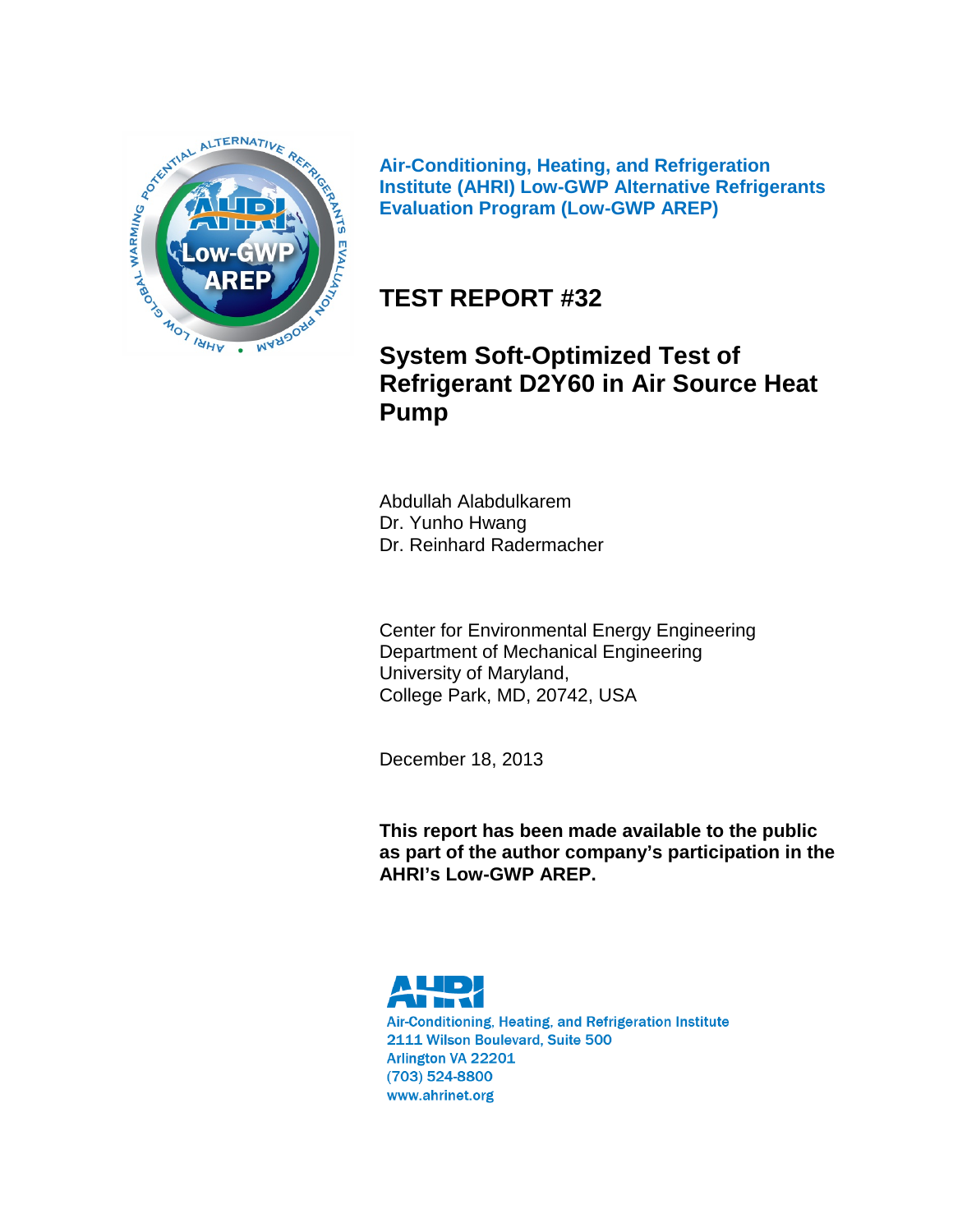List of Tested Refrigerants' Compositions (Mass%)

D2Y60 R-32/R-1234yf (40/60)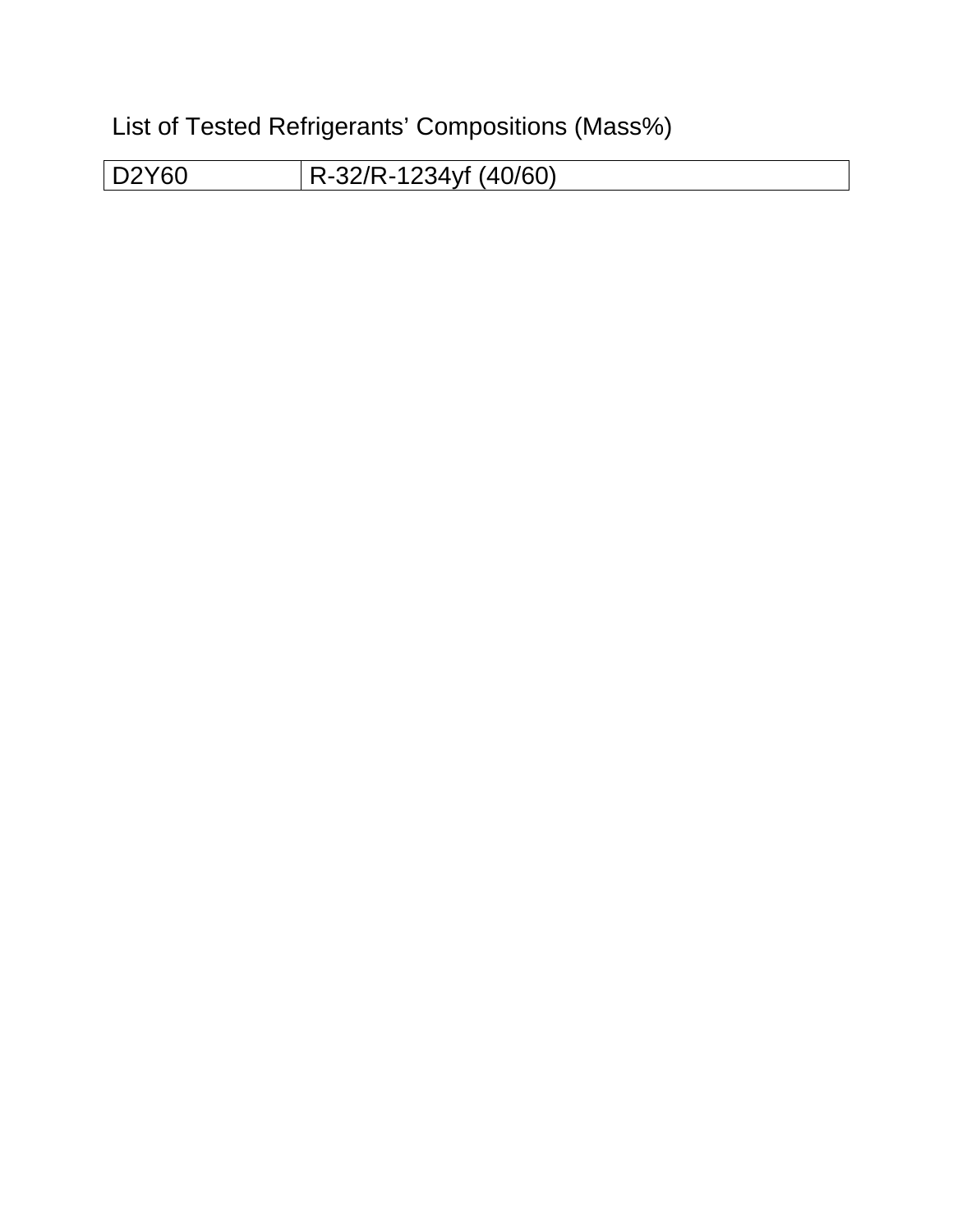#### **1. Background**

The Air-Conditioning, Heating, and Refrigeration Institute (AHRI) announced an industry-wide cooperative research program to evaluate alternative refrigerants that have low global warming potential (GWP). The program aims at testing several refrigerants for major product categories such as air conditioners, heat pumps, chillers and refrigeration equipment. The program consists of three testing: compressor calorimeter testing, system drop-in testing and soft-optimized system testing.

#### **2. Objective**

The main objective of this report is to compare the baseline refrigerant, R410A, against the soft-optimized D2Y60 refrigerant as well as the drop-in test D2Y60 (AHRI Low-GWP AREP Test Report #20) as well as. The soft-optimized refrigerant has a large displacement compressor than the drop-in and the baseline refrigerants. The soft-optimized refrigerant has a TXV for heating instead of an orifice as the case for the drop-in and the baseline refrigerants.

#### **3. Approach**

The tests to be performed are drop-in test using the environmental chamber at the heat pump laboratory of the CEEE. The test unit itself is a residential split heat pump manufactured by Goodman. The nominal capacity of the unit is 3 tons. The testing followed ASHRAE standard 116-1995 shown in Table 1.

| Test                  | Indoor           |                      | Outdoor          |                  |                                |  |
|-----------------------|------------------|----------------------|------------------|------------------|--------------------------------|--|
|                       | DB               | WB                   | DB               | WB               | Operation                      |  |
| Extended<br>condition |                  | $19.4$ °C            | $46.1^{\circ}$ C | <b>NA</b>        | Steady State Cooling           |  |
| А                     |                  |                      | $35.0$ °C        |                  | Steady State Cooling           |  |
| B                     | $26.7$ °C        |                      | $27.8$ °C        |                  | Steady State Cooling           |  |
| C                     |                  | $<$ 13.9 $\degree$ C | $27.8$ °C        |                  | Steady State Cooling, dry coil |  |
| D                     |                  |                      |                  |                  | Cyclic Cooling, dry coil       |  |
| High Temp2            |                  |                      | $8.3^{\circ}$ C  | $6.1^{\circ}$ C  | Steady State Heating           |  |
| High Temp1            |                  |                      | $16.7$ °C        | $14.7^{\circ}$ C | Steady State Heating           |  |
| Low Temp              | $21.1^{\circ}$ C | $<$ 15.6 $\degree$ C | $-8.3$ °C        | $-9.4$ °C        | Steady State Heating           |  |
| Extended<br>condition |                  |                      | $-17.8$ °C       | NA               | Steady State Heating           |  |
| High Temp Cyclic      |                  |                      | $8.3^{\circ}$ C  | $6.1^{\circ}$ C  | Cyclic Heating                 |  |
| Frost Acc.            |                  |                      | $1.7^{\circ}$ C  | $0.6^{\circ}$ C  | Steady State Defrost           |  |

**Table 1: ASHRAE Standard 116-1995 Test Matrix**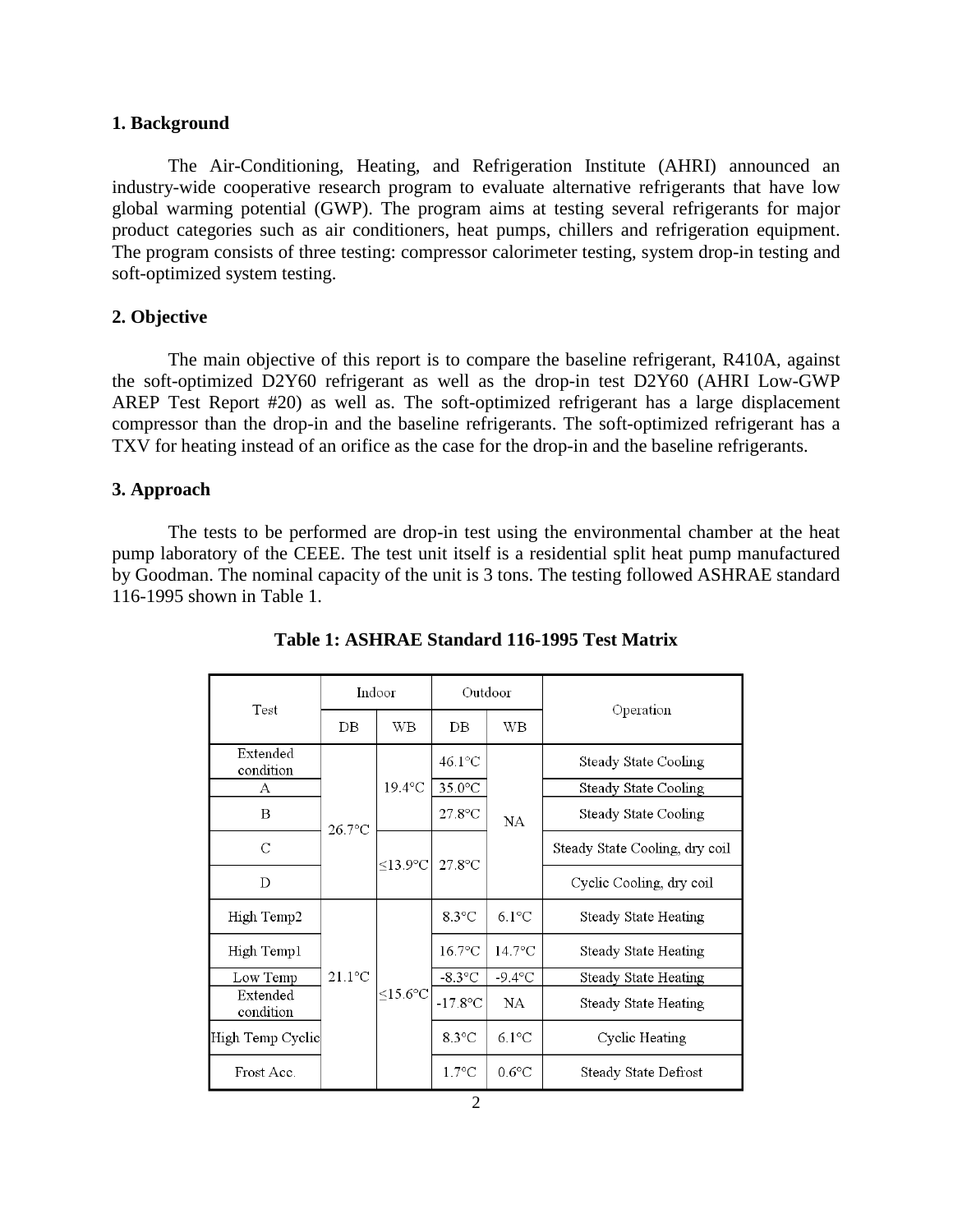#### **4. R410A Baseline and D2Y60 Performance Evaluation**

The heat pump unit that was tested is a 3 Tons Goodman heat pump. The specifications of the unit are shown in Table 2.

| Manufacturer                     | Goodman                              |
|----------------------------------|--------------------------------------|
| <b>Outdoor Unit Model Number</b> | SSZ140361BA                          |
| <b>Indoor Unit Model Number</b>  | ARUF374316                           |
| Compressor                       | Single Speed, Scroll Compressor      |
| Nominal Cooling Capacity         | 3 Tons                               |
| <b>Rated SEER</b>                | 14                                   |
| <b>Rated HSPF</b>                | 8.7                                  |
| <b>Expansion Device</b>          | TXV for Cooling/ Orifice for Heating |
|                                  |                                      |

| <b>Table 2: Heat Pump Unit Specifications</b> |  |  |
|-----------------------------------------------|--|--|
|-----------------------------------------------|--|--|

### **4.1 Instrumentation and Measurement**

Figure 1 shows the test facility used in this study. To calculate the capacity and COP of the heat pump system, pressures, temperatures and mass flow rates were measured for both the refrigerant side and the air side of the system. A power meter and a line voltage transducer were installed to measure the power consumption and line voltage of the outdoor unit, respectively. In addition, relative humidity sensors were applied to measure the air relative humidity in the closed air loop, and dew point sensors were applied to measure the outdoor unit inlet and outlet air dew point.



**Figure 1: Schematic of Test Facility setup.**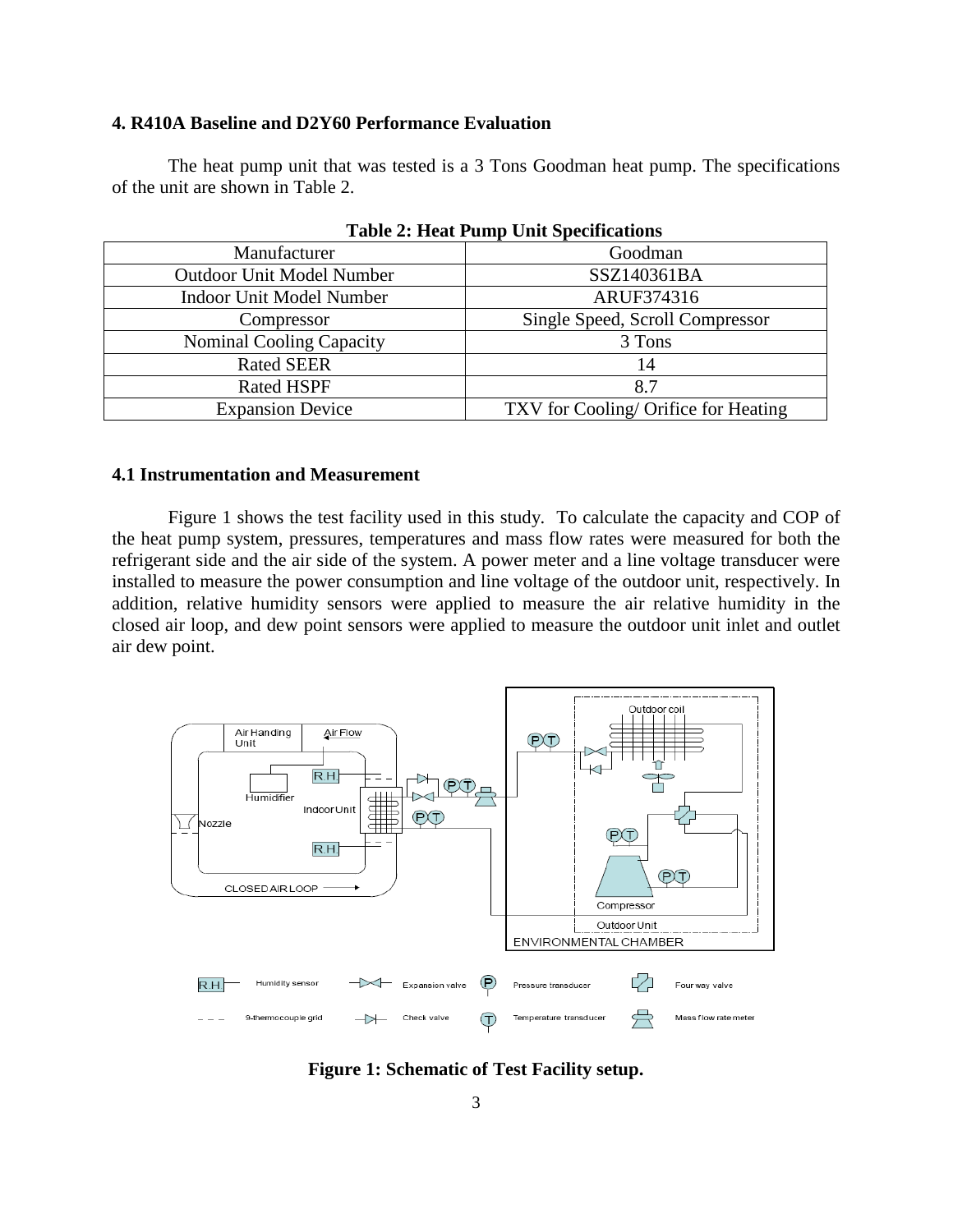#### **4.1.1 Temperature Measurement**

The temperatures of the refrigerant at different locations were measured by T-type instream thermocouples. The locations of those thermocouples are illustrated in Figure 1. Thermocouples were inserted into the refrigerant tube line, and contacted the refrigerant flow directly to measure the temperature accurately. In the case of the airside temperature measurements, two thermocouple grids were installed at the upstream and the downstream of the indoor unit, which is shown in Figure 1. Each thermocouple grid consisted of nine T-type thermocouples. The thermocouples were distributed evenly in a particular cross-section area, and connected in parallel to measure the average temperature of the air flowing through the crosssection area (ASHRAE Handbook, 2001). Mesh sheets were installed in front of the thermocouple grids to ensure a uniform air flow profile. Two thermocouple grids were installed at the inlet and outlet of the outdoor unit, respectively, to measure the air temperature entering and leaving the outdoor unit. The specifications of the thermocouples are shown in Table 3.

| Manufacturer      | Omega Engineering, Inc. |
|-------------------|-------------------------|
| Model No.         | T Type Thermocouple     |
| Temperature range | $-270$ °C to 400°C      |
| Accuracy          | $0.5$ °C                |

|  |  | <b>Table 3: Specifications of Thermocouples</b> |  |
|--|--|-------------------------------------------------|--|
|--|--|-------------------------------------------------|--|

#### **4.1.2 Pressure Measurement**

Pressure transducers were installed in the refrigerant tube lines to measure the pressures of the refrigerant. The locations of the pressure transducers are illustrated in Figure 1. A differential pressure transducer was installed to measure the pressure drop across the nozzle in the closed air loop. The specifications of the pressure transducers and the differential pressure transducer are listed in Table 4.

| <b>Table 4: Specifications of Pressure Transducers</b> |  |  |
|--------------------------------------------------------|--|--|
|--------------------------------------------------------|--|--|

| <b>Item</b>  | Pressure<br>Transducers | <b>Pressure Transducers</b> | Differential<br>Pressure<br>Transducers |
|--------------|-------------------------|-----------------------------|-----------------------------------------|
| Manufacturer | Setra Systems, Inc.     | WIKA, Inc                   | Setra System, Inc.                      |
| Model No.    | 280E                    | $S-10$                      | 264                                     |
| Range        | $0 \sim 3,447$ kPa      | $0 \sim 6,894$ kPa          | $0 \sim 1.245$ kPa                      |
| Accuracy     | $\pm 0.11\%$ Full Scale | $\pm 0.125\%$ Full Scale    | $\pm 1\%$ Full Scale                    |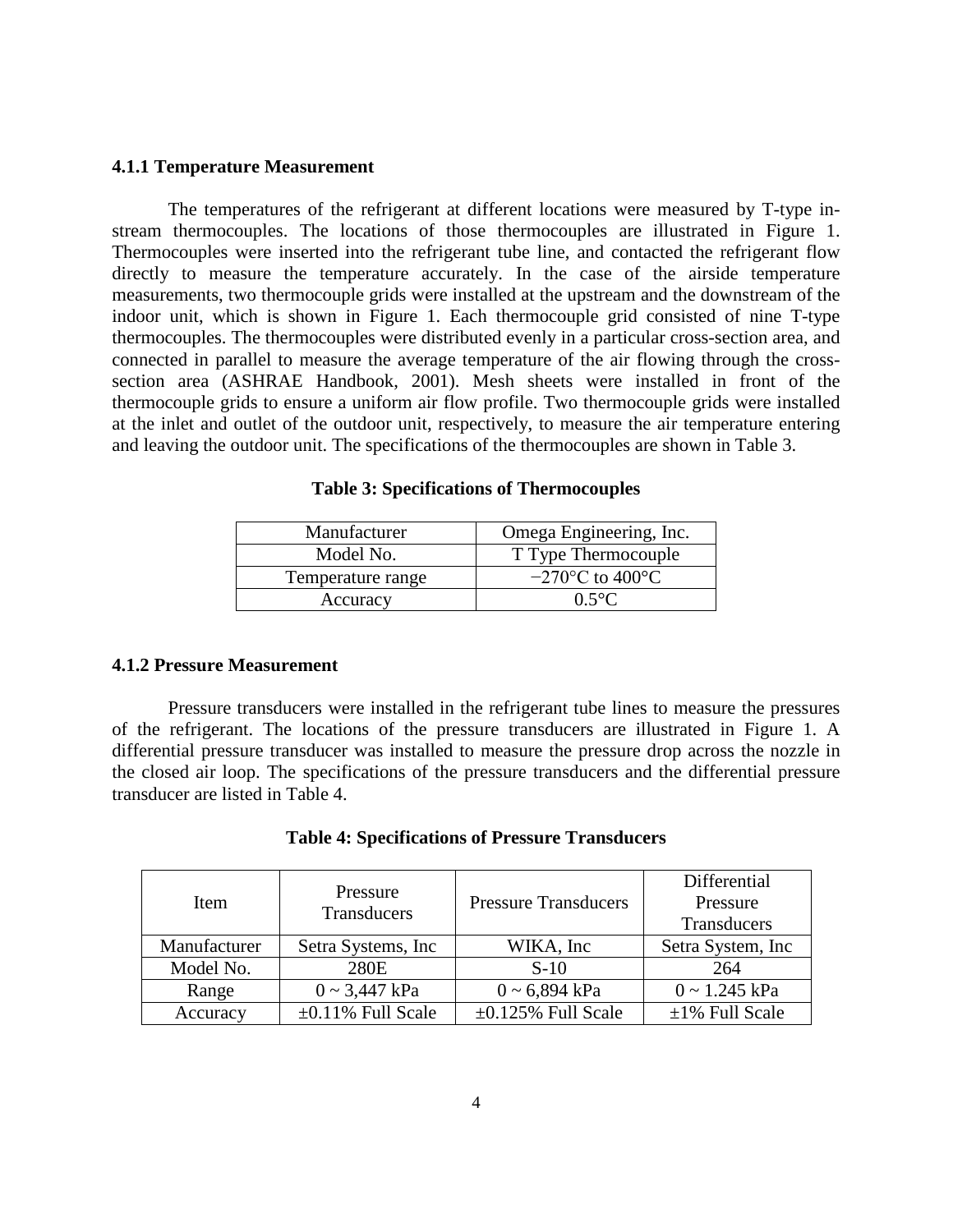#### **4.1.3 Relative Humidity Measurement**

The relative humidity of the air in the closed loop was measured by two humidity sensors, located at the upstream and downstream of the indoor unit. The relative humidity together with the temperature of the air was used to calculate the air properties in the closed loop. The specifications of the humidity sensors are shown in Table 5.

| Manufacturer         | Vaisala                                       |
|----------------------|-----------------------------------------------|
| Model No.            | <b>HMP233</b>                                 |
| Range                | $-40^{\circ}$ C to 80 $^{\circ}$ C, 0 to 100% |
| RH accuracy          | $\pm 1\%$ Measured                            |
| Temperature accuracy | $\pm 0.2$ °C                                  |
| Stability            | $\pm 0.5\%$ Annual                            |

# **Table 5: Specifications of Humidity Sensors**

#### **4.1.4 Dew Point Measurement**

Two dew point sensors were used to measure the dew points of the outdoor unit inlet and outlet air. Specifications of the dew point sensors are shown in Table 6.

#### **Table 6: Specifications of Dew Point Sensors**

| Manufacturer       | <b>General Eastern</b>             |
|--------------------|------------------------------------|
| Model No.          | Hygro-M2                           |
| Range              | $-80^{\circ}$ C to 95 $^{\circ}$ C |
| Dew point accuracy | $\pm 0.2$ °C.                      |

### **4.1.5 Power Consumption and Line Voltage Measurements**

The power consumption and line voltage of the heat pump system were measured by an AC watt transducer and a voltage transducer, respectively. The specification of the watt transducer and line voltage transducer are shown in Table 7.

# **Table 7: Specifications of AC Watt Transducer**

| Manufacturer | <b>Ohio Semitronics</b> |                         |  |
|--------------|-------------------------|-------------------------|--|
| Model No.    | PC <sub>5</sub>         | $VT-240A$               |  |
| Range        | 0 to 5 kW               | 0 to 300 V              |  |
| Accuracy     | $\pm 0.5\%$ Full Scale  | $\pm 0.25\%$ Full Scale |  |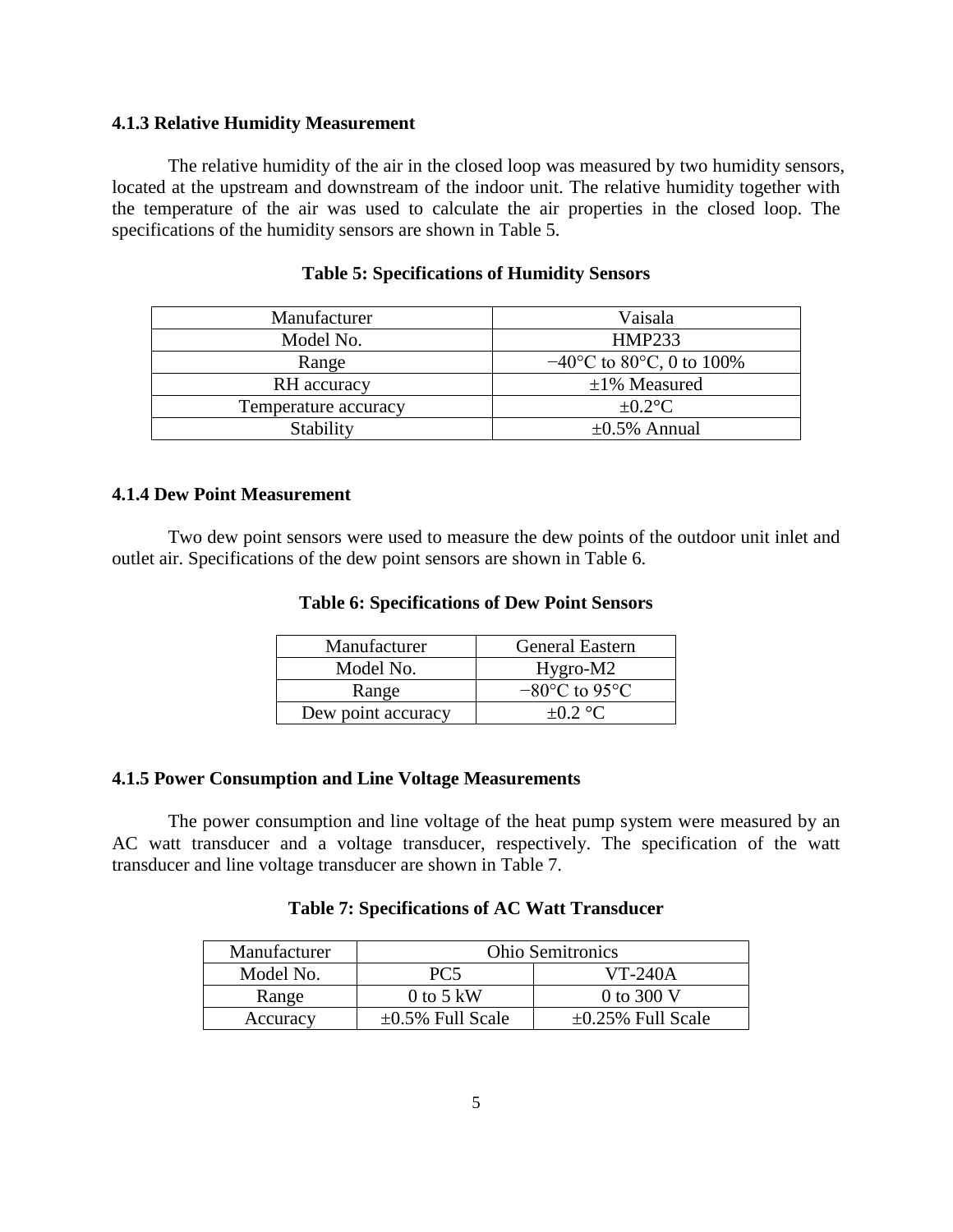#### **4.1.6 Mass Flow Rate and Volume Flow Rate Measurements**

The refrigerant mass flow rates were measured by a Coriolis mass flow meter. The location of the mass flow rate meter is shown in Figure 1. The mass flow meter was installed in the liquid lines of the system to avoid the reading fluctuation caused by the two-phase flow. The specification of the mass flow meter is shown in Table 8.

| Item           | Mass flow meter                                                 |
|----------------|-----------------------------------------------------------------|
| Manufacturer   | Micro Motion, Inc.                                              |
| Model No.      | <b>DS 025</b>                                                   |
| Range          | $0 \sim 100 \text{ g/s}$                                        |
| Zero stability | 0.038g/s                                                        |
| Accuracy       | $\pm 0.15\% \pm$ [(ZeroStability / Flowrate)100%]% of flow rate |

#### **Table 8: Specifications of Mass Flow Meter**

The air volume flow rate in the closed loop was measured by a standard 6-inch nozzle. The nozzle was installed in the closed loop, which is shown in Figure 1. The air volume flow rate was calculated by Equation 1 (ASHRAE Standard, 41.2-1987).

$$
V = \left[ (C_d A_6) Y \left( \frac{2\Delta P}{\rho} \right)^{0.5} \right] / (1 - E\beta^4)^{0.5}
$$
 (1)

Where,  $C_d$  is the discharge coefficient,  $A_6$  is the area measured at the plane of nozzle exit

*Y*=1-(0.548+0.71 $\beta$ <sup>4</sup>) (1-*α*)  $\alpha = 1 - \Delta P / (\rho R(t_0 + 273.2))$  $\beta = D_6/D_x$  $\Delta P$  is the pressure drop across the nozzle  $t<sub>o</sub>$  is the inlet air temperature  $\rho$  is the inlet air density  $D_6$  is the nozzle exit diameter  $D_x$  is the duct diameter E=1.043 for duct approach

The discharge coefficient has been determined as 0.986 according to the nozzle calibration.

#### **4.2 Calibration**

The calibration of the instrumentation was conducted before the experimental study. Thermocouples were tested in ice/water bath. Pressure transducers were calibrated by using a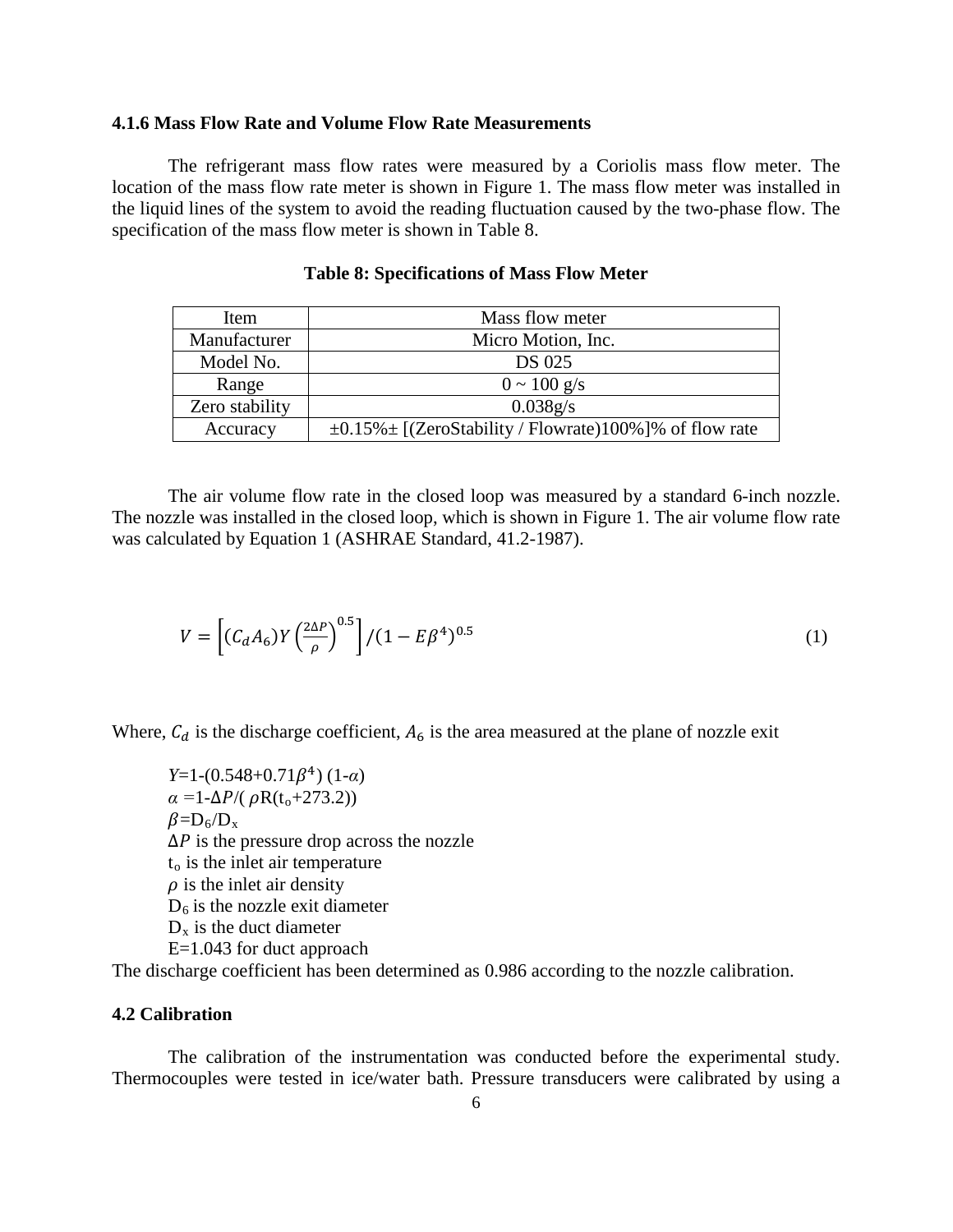digital pressure calibrator having a resolution of 0.1 kPa. The refrigerant mass flow meter was calibrated by weighing water in a specific time period.

#### **4.3 Data Acquisition**

Instruments in the air side and the refrigerant side were connected to FieldPoint data acquisition modules supplied National Instruments (National Instruments). The modules were connected to a data acquisition computer, and communicated with a data acquisition program. The data acquisition program was developed by using the LabView software package (National Instruments). The program visualized the measured parameters (pressure, temperature, relative humidity, dew point, mass flow rate, and power consumption) in the form of numbers and graphs on the computer screen. The data was measured with a two-second interval. The data in steady state condition was recorded for 30 minutes, and averaged for the system performance analysis. The steady state operation was defined as follows: the variations of the airside temperatures are within  $\pm 1$ K of the average values. The saturated refrigerant temperatures corresponding to the measured refrigerant-side pressures have maximum variations of  $\pm$ 1.7 K of the average values. The refrigerant mass flow rate fluctuations were within 2% of the readings (ASHRAE Standard, 37-2005).

## **4.4 Performance Evaluation**

#### **4.4.1 Air Side Capacity**

Air side capacity was calculated by multiplying the air mass flow rate and the inlet and outlet air enthalpy difference in the closed air loop, as described by the Equation 2:

$$
Q_{\text{air}} = \dot{m}_{\text{air}} \Delta h_{\text{air}} \tag{2}
$$

where  $\dot{m}_{air}$  is the air mass flow rate in the closed air loop, and  $\Delta h_{air}$  is the inlet and outlet air enthalpy difference of the indoor coil.

When there was condensation occurring in the indoor coil (ASHRAE Extended cooling condition, ASHRAE A cooling condition and ASHRAE B cooling condition), Equation 2 was used. When the relative humidity was low and there was no condensation occurring, Equation 3 was used:

$$
Q_{\text{air}} = \dot{m}_{\text{air}} C_p \Delta t_{\text{air}} \tag{3}
$$

where  $C_p$  is the specific heat of air and  $\Delta t_{air}$  is the inlet and outlet air temperature difference.

#### **4.4.2 Refrigerant Side Capacity**

Refrigerant side capacity was calculated by multiplying the refrigerant mass flow by the inlet and outlet enthalpy difference, which is shown in Equation 4: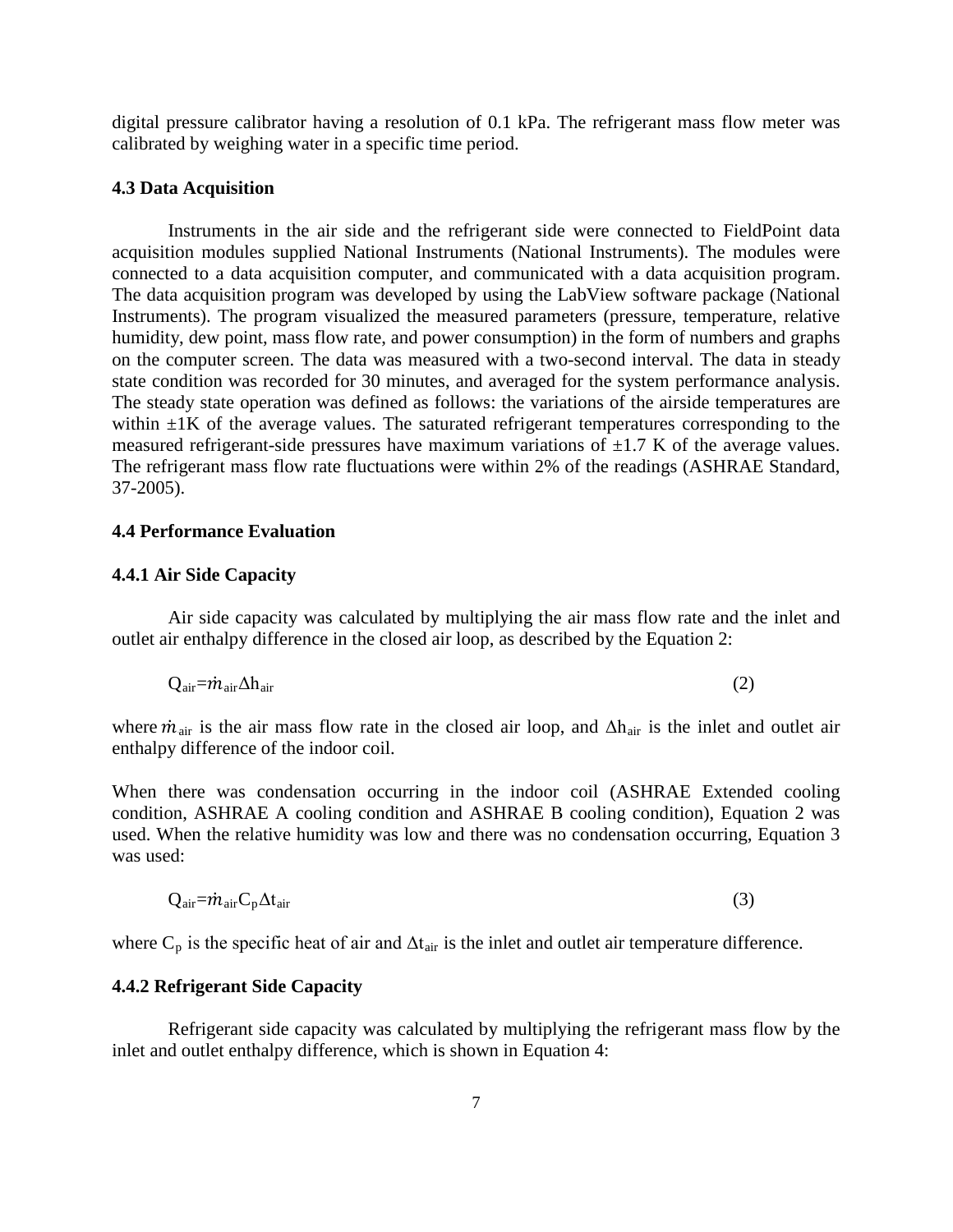$$
Q_{ref} = \dot{m}_{ref} \Delta h_{ref} \tag{4}
$$

where  $\dot{m}_{\text{ref}}$  is the refrigerant mass flow rate and  $\Delta h_{\text{ref}}$  is the refrigerant enthalpy difference of the inlet and outlet of the indoor coil.

#### **4.4.3 Energy Balance**

Energy balance was defined as the capacity difference between the refrigerant side and air side divided by refrigerant side capacity, described by Equation 5:

Energy Balance = 
$$
(Q_{ref} - Q_{air})/Q_{ref}
$$
 (5)

#### **4.4.4 Power Consumption**

Outdoor power consumption was directly measured by a watt meter, which included the compressor power and fan power. Power consumption of the control board was neglected because all controls were disconnected, except for the relay, which consumed negligible power. The original blower matching the indoor unit was disassembled and the indoor air was driven by a blower of the air handling unit in the closed air loop. Therefore, the realistic power consumption by the Original Equipment Manufacturer (OEM) blower could not be measured directly. To consider the effect of indoor blower on the system performance, power consumption data from the OEM was used. The average power consumption of the original blower matching the indoor coil was 373 W with air volume flow rate set at 1,200 CFM.

#### **4.4.5 Coefficient of Performance**

The Coefficient of Performance (COP) was defined as the net refrigerant side capacity divided by total power consumption, described by Equation 6:

$$
COP = \dot{Q}_{\text{ref}} / P_{\text{total}} \tag{6}
$$

where  $\dot{Q}_{\text{ref}}$  is the net refrigerant side capacity, including the indoor blower effect on the capacity. For the cooling mode,  $\dot{Q}_{\text{ref}}$  equals the refrigerant side capacity minus the indoor blower power consumption. For the heating mode,  $\dot{Q}_{\text{ref}}$  equals the refrigerant side capacity plus the indoor blower power consumption.  $P_{total}$  is the total power consumption, including the compressor, the outdoor fan and the indoor blower power consumption.

#### **4.4.6 Compressor Efficiencies**

The compressor isentropic efficiency and volumetric efficiency are described by Equation 7 and Equation 8, respectively: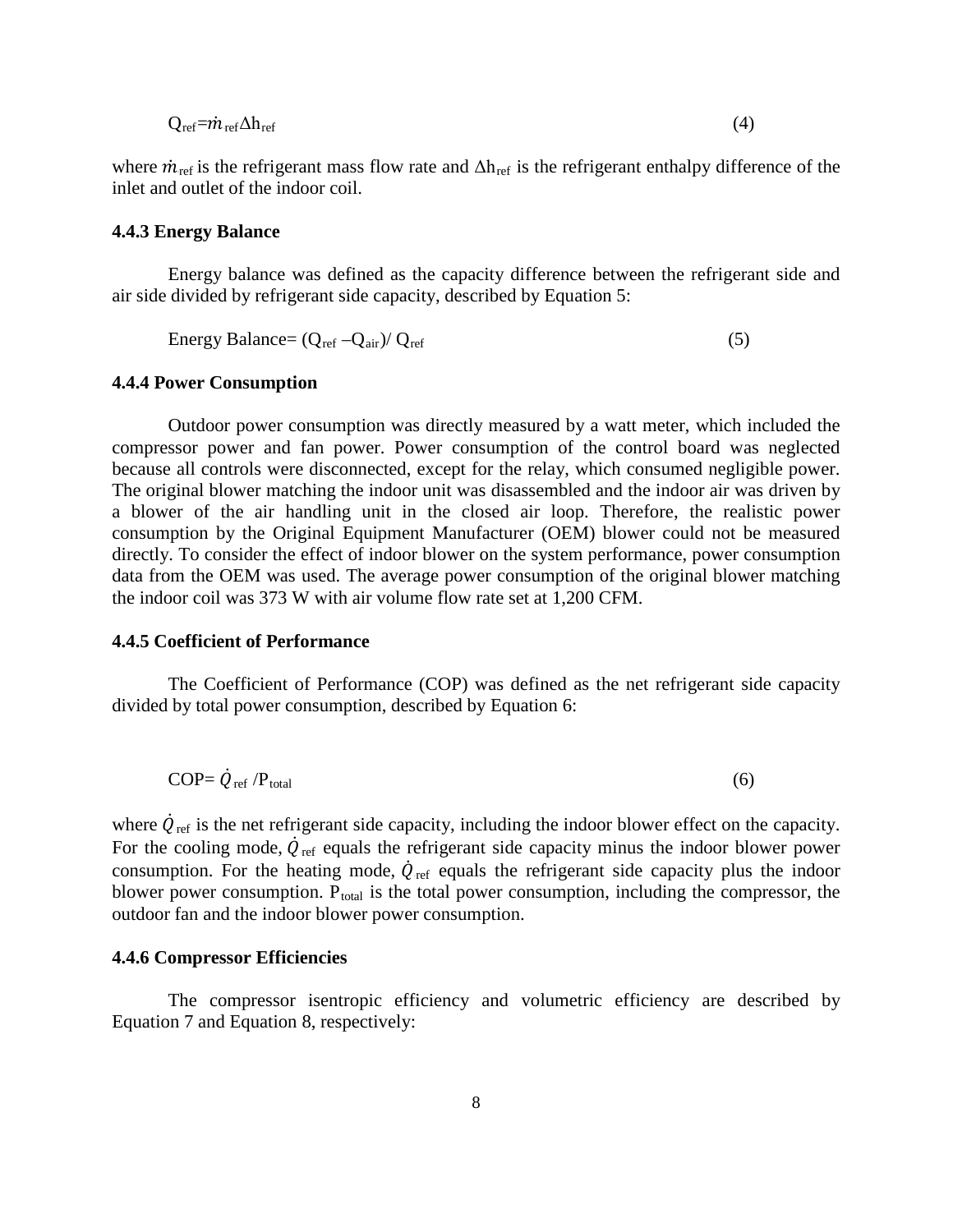Isentropic efficiency, 
$$
\eta_{Isen} = (h_{out,s} - h_{in})/(h_{out} - h_{in})
$$
 (7)  
Volumetric efficiency,  $\eta_{Vol} = \dot{m}_{Ref}/(\rho V RPM)$  (8)

# **4.5 D2Y60 Refrigerant Soft Optimized System Test Results**

D2Y60 capacity was lower than R410A by on average of 18% for cooling and 14% for heating. D2Y60 saturated vapor density at 10°C was about 28% less than R410A. One way to increase the capacity is to replace the compressor with a larger one. The drop in test had a compressor size of 27.53 cm<sup>3</sup>. The compressor was replaced with a single speed, scroll compressor that has a volume of  $36 \text{ cm}^3$ .

Another difference between drop in and soft-optimized system is that the soft-optimized has a TXV instead of orifice for heating. The original heat pump unit came with a TXV for cooling and an orifice for heating. The orifice was replaced by a TXV during L41A softoptimized tests and kept for D2Y60 soft- optimized tests. The TXV was adjusted to maintain a superheating around 2 K for High Temperature test 2, and this adjustment was kept the same throughout the tests.

#### **4.5.1 Charge Optimization**

This section re-presents the results from the drop-in tests. During the drop in test, charge optimization was conducted for cooling mode. The charge for the soft-optimized test was not changed from the drop-in test (i.e., charge optimization was not conducted for soft optimized system). ASHRAE A cooling condition was used for charge optimization. R410A refrigerant charge was varied from 4.6 kg to 5.5 kg. Capacity and COP (for cooling) variations with the increase of refrigerant charge are shown in Figure 2. Superheat and subcooling (for cooling) variations with the increase of refrigerant charge are shown in Figure 3. Maximum COP occurred at 5.19 kg (11.44 lb) charge where subcooling was 2.9 K.

D2Y60 refrigerant charge was varied from 4.30 kg to 5.84 kg. Capacity and COP variations with the increase of refrigerant charge are shown in Figure 4. The TXV opening was too large for D2Y60 because no superheating was observed. Therefore, the TXV was adjusted by rotating the stem 6.5 turns clockwise. Superheat and subcooling variations with the increase of refrigerant charge are shown in Figure 5. Maximum COP occurred at 5.12 kg (11.29 lb) charge.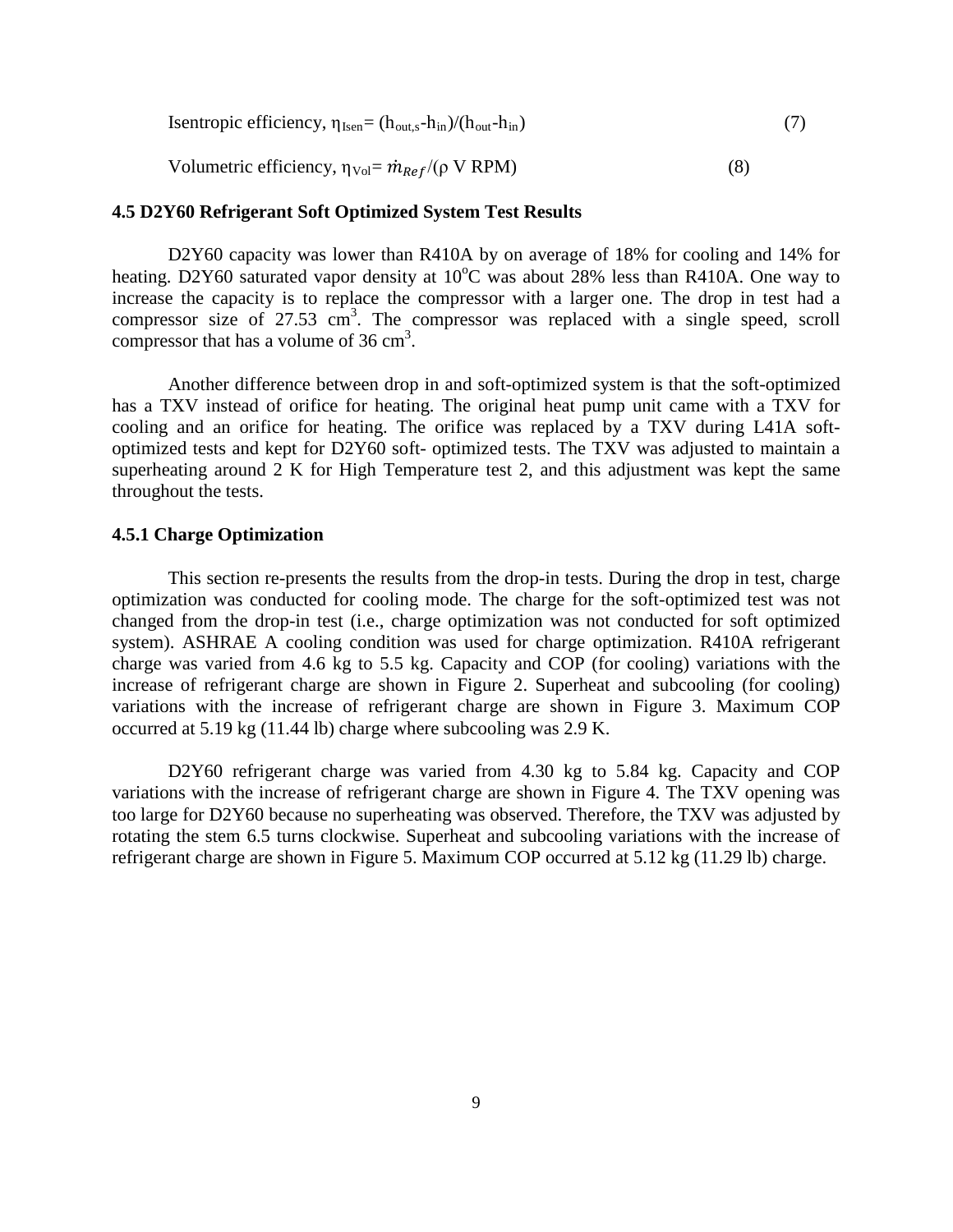

**Figure 2: COP and Capacity vs. R410A Refrigerant Charge Q(kBtu/hr)=3.412\*Q(kW), EER=3.412\*COP, m(lb)=0.45\*m(kg)**



**Figure 3: Superheat and Subcooling vs. R410A Refrigerant Charge ∆T(F)=1.8\*∆T(°C), m(lb)=0.45\*m(kg)**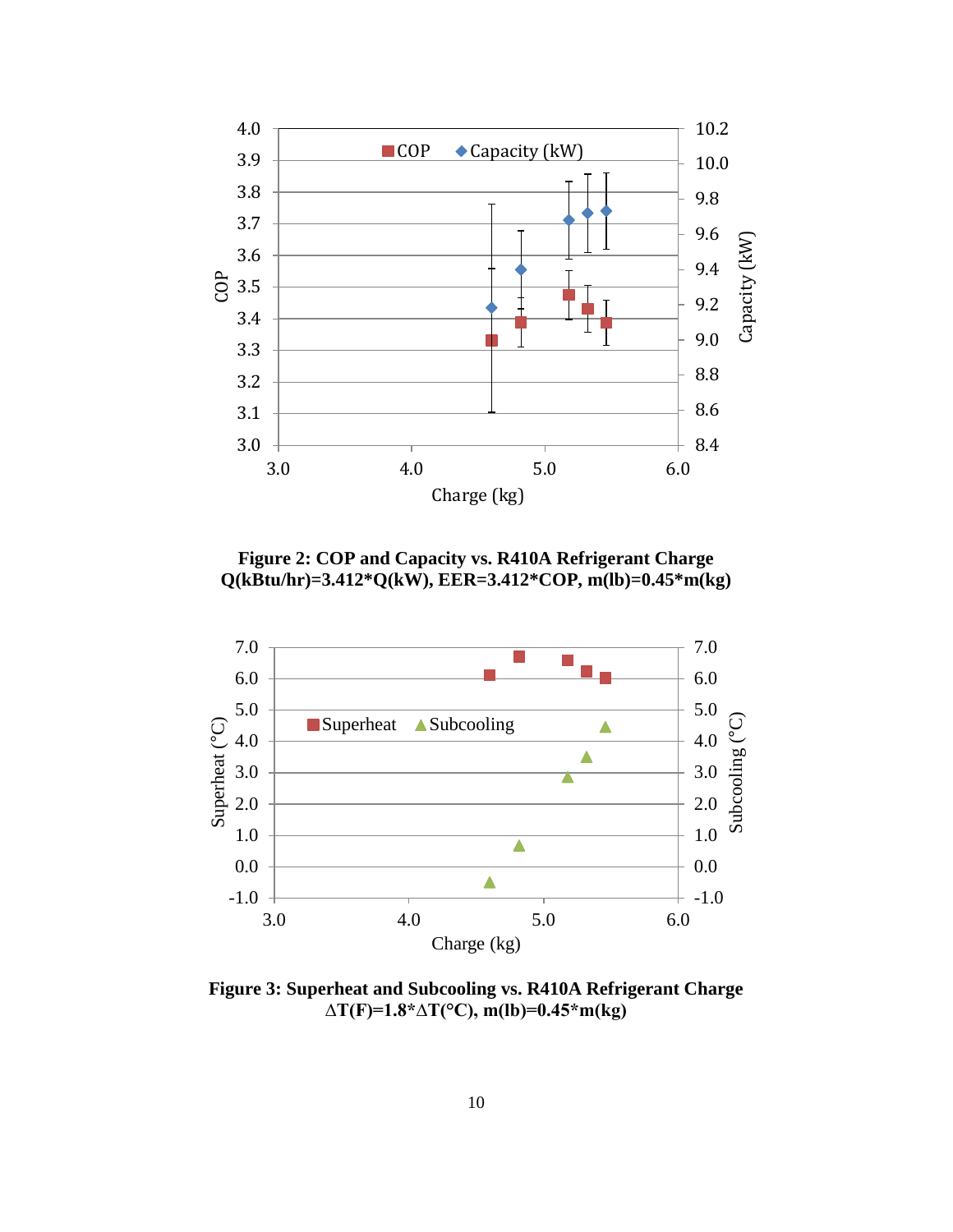

**Figure 4: COP and Capacity vs. D2Y60 Refrigerant Charge Q(kBtu/hr)=3.412\*Q(kW), EER=3.412\*COP, m(lb)=0.45\*m(kg)**



**Figure 5: Superheat and Subcooling vs. D2Y60 Refrigerant Charge. ∆T(F)=1.8\*∆T(°C), m(lb)=0.45\*m(kg)**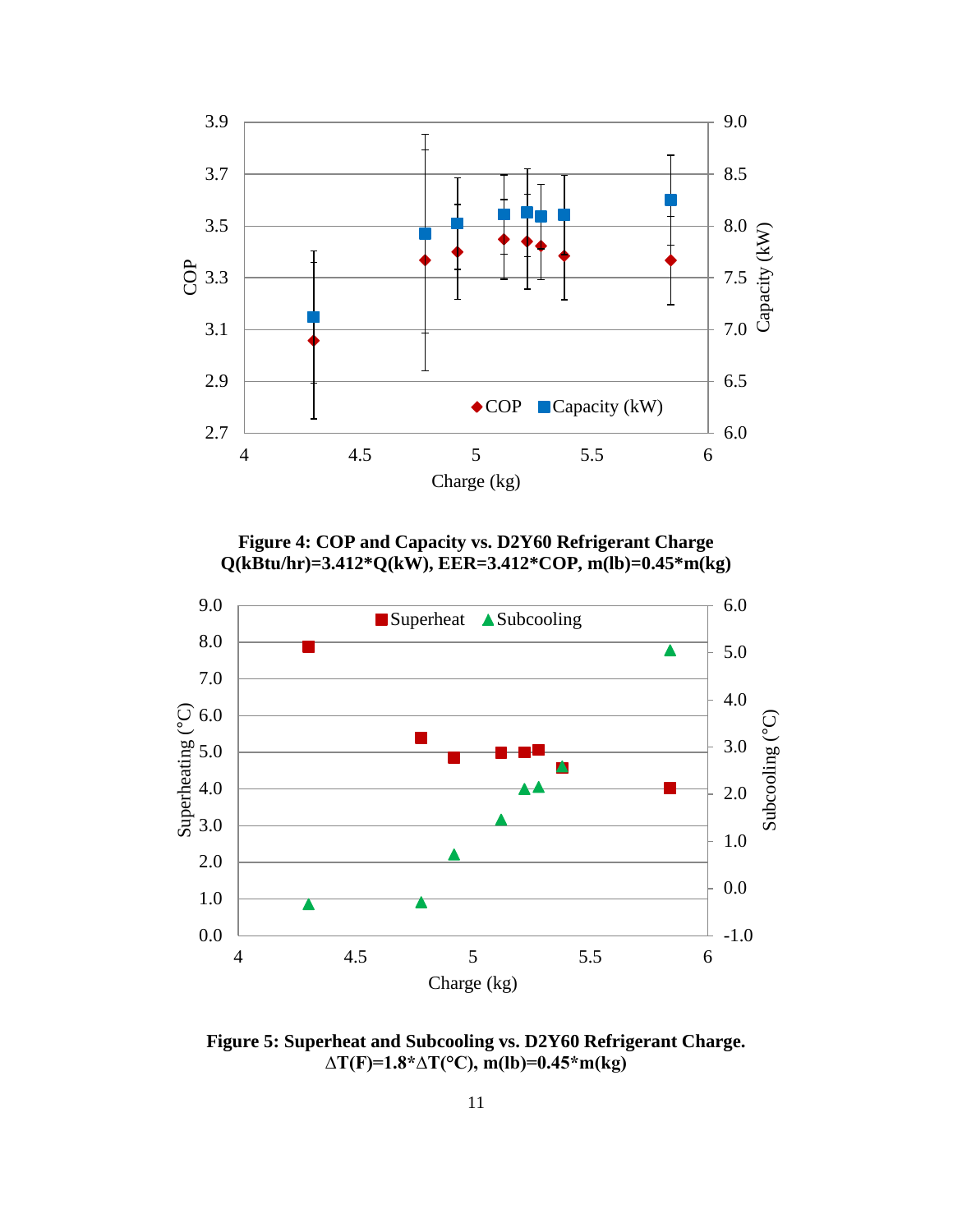#### **4.6.1 Steady State Cooling Test Results Comparison**

The comparisons of the steady state heating test results are shown in Figure 6 and Figure 7. The results of D2Y60 soft optimized show that the capacity is about 5.6% less than R410A and about 15% more than D2Y60 drop in. Furthermore, D2Y60 soft optimized COP is about 10.5% less than R410A and about 6.5% less than D2Y60 drop in. The capacity increase as well as the compressor power increase because of the increase in the refrigerant mass flow rate with the larger compressor. The detailed soft optimized test conditions and results are provided in Section 5. The detailed drop in test can be found in (AHRI Low-GWP AREP Test Report #20).



**Figure 6: D2Y60 vs. R410A Cooling Test Results: Capacity. Q(kBtu/hr)=3.412\*Q(kW)**



**Figure 7: D2Y60 vs. R410A Cooling Test Results: COP. EER=3.412\*COP**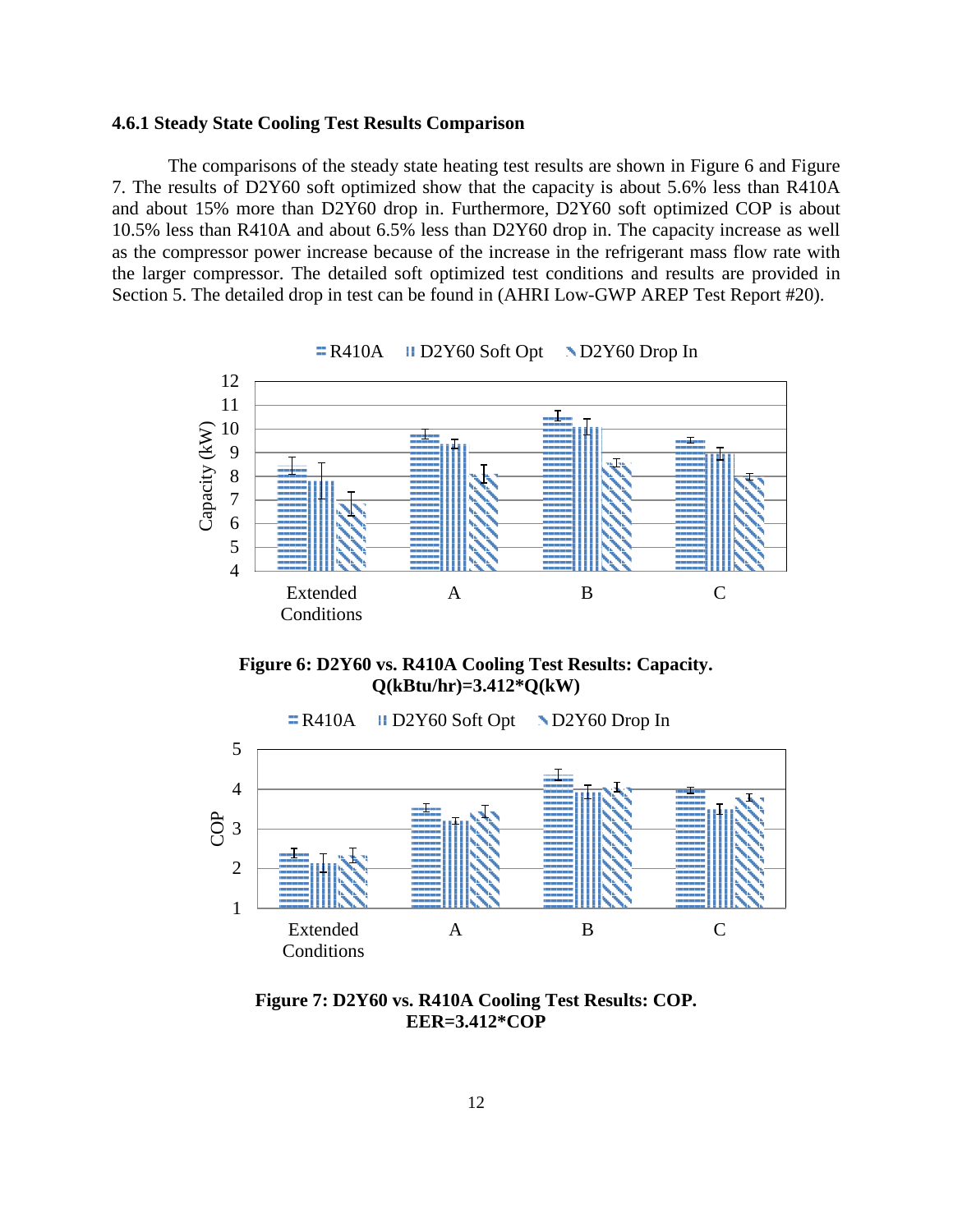#### **4.6.1 Steady State Heating Test Results Comparison**

The comparisons of the steady state heating test results are shown in Figure 8 and Figure 9. The results of D2Y60 soft optimized show that the capacity is about 4.4% more than R410A and 27% more than D2Y60 drop in. Furthermore, D2Y60 soft optimized COP is about similar to R410A and about 3% less than D2Y60 drop in. The detailed soft optimized test conditions and results are provided in Section 6. The detailed drop in test can be found in (AHRI Low-GWP AREP Test Report #20).





**Figure 8: D2Y60 vs. R410A Heating Test Results: Capacity. Q(kBtu/hr)=3.412\*Q(kW)**



**Figure 9: D2Y60 vs. R410A Heating Test Results: COP. EER=3.412\*COP**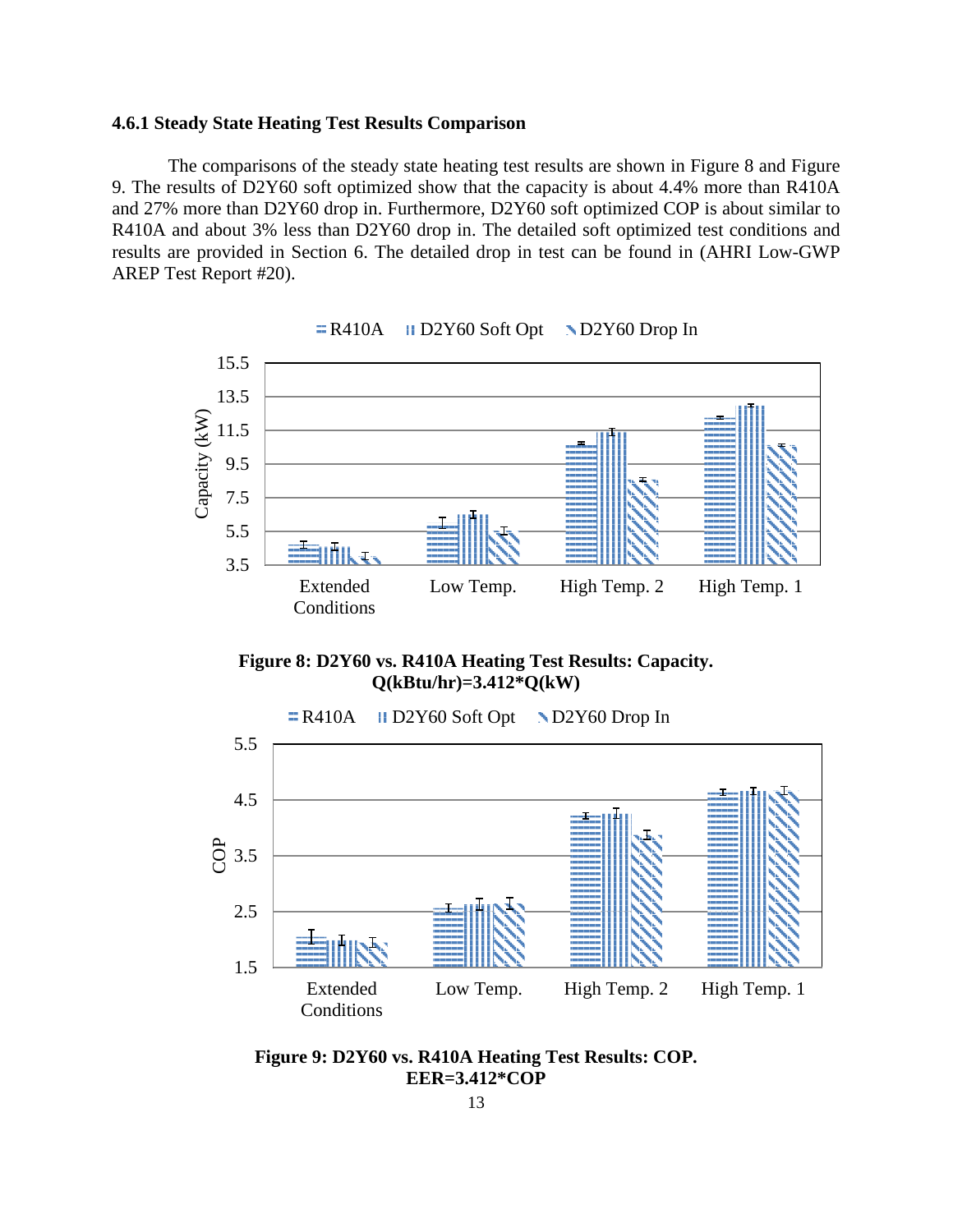# **5 Detailed Cooling Test Results for R410A vs D2Y60**

| <b>Testing Participant: UMD-CEEE</b>         | <b>Participant's Notation: Ext. test</b> |  |
|----------------------------------------------|------------------------------------------|--|
| <b>Basic Information</b>                     |                                          |  |
| Alternative Refrigerant                      | D2Y60                                    |  |
| Alternative Lubricant Type and ISO Viscosity | <b>POE</b>                               |  |
| Baseline Refrigerant and Lubricant           | <b>R410A</b>                             |  |
| Make and Model of System                     | SSZ140361BA/ARUF374316                   |  |
| Nominal Capacity and Type of System          | 36000 Btu/hr, Heat Pump                  |  |

|                                | <b>Comparison Data</b>                        | Base.                      | Alt.                       | SI Units        | Base.  | Alt.   | IP Units       | Ratio |
|--------------------------------|-----------------------------------------------|----------------------------|----------------------------|-----------------|--------|--------|----------------|-------|
|                                | Mode (Heating/Cooling)                        | Cooling                    |                            |                 |        |        |                |       |
|                                | Compressor Type                               | Scroll                     | Scroll                     |                 |        |        |                |       |
| <b>Compressor Displacement</b> |                                               | 0.096                      | 0.126                      | $m^2/$ min      | 3.40   | 4.44   | $ft^3/min$     | 1.31  |
|                                | <b>Nominal Motor Size</b>                     | 3.8                        | 3.8                        | hp              |        |        |                | 1     |
|                                | Motor Speed                                   | 3500                       | 3500                       | rpm             |        |        |                | 1     |
|                                | <b>Expansion Device Type</b>                  | <b>R410A</b><br><b>TXV</b> | <b>R410A</b><br><b>TXV</b> |                 |        |        |                |       |
|                                | Lubricant Charge                              | 0.71                       | 0.71                       | kg              | 1.57   | 1.57   | 1 <sub>b</sub> | 1     |
|                                | Refrigerant Charge                            | 5.19                       | 5.12                       | kg              | 11.44  | 11.29  | 1 <sub>b</sub> | 0.99  |
|                                | Refrigerant Mass Flow Rate                    | 3.71                       | 3.64                       | kg/min          | 8.18   | 8.18   | 1b/min         | 0.98  |
|                                | Composition, at compr. Inlet if<br>applicable |                            |                            | %wt             |        |        |                |       |
|                                | Indoor, db                                    | 26.4                       | 26.51                      | $\rm ^{\circ}C$ | 79.52  | 79.71  | $\mathbf{F}$   |       |
| Ambient                        | Indoor, rh                                    | 50.7                       | 50.56                      | $\%$            | 50.70  | 50.56  | $\%$           |       |
| Temps.                         | Outdoor db                                    | 46.78                      | 46.33                      | $\rm ^{\circ}C$ | 116.20 | 115.39 | $\mathbf{F}$   |       |
|                                | Outdoor, dew pt                               | 37.17                      | 28.66                      | $\rm ^{\circ}C$ | 98.87  | 83.58  | $\mathbf{F}$   |       |
|                                | <b>Total Capacity</b>                         | 8.47                       | 7.81                       | kW              | 28.90  | 26.64  | kBtu/hr        | 0.92  |
|                                | Sensible Capacity                             | 7.03                       | 6.90                       | kW              | 23.99  | 23.54  | kBtu/hr        | 0.98  |
|                                | <b>Total System Power Input</b>               | 3.53                       | 3.64                       | kW              | 3.53   | 3.64   | kW             | 1.03  |
|                                | <b>Compressor Power Input</b>                 | 3.16                       | 3.27                       | kW              | 3.16   | 3.27   | kW             | 1.04  |
|                                | Energy Efficiency Ratio (EER)                 | 8.17                       | 7.31                       | W/W             | 27.88  | 24.94  | Btu/W          | 0.89  |
|                                | Coeff. of Performance (COP)                   | 2.4                        | 2.14                       |                 |        |        |                | 0.89  |

Other System Changes

6.5 Clockwise TXV adjustment compared to R410A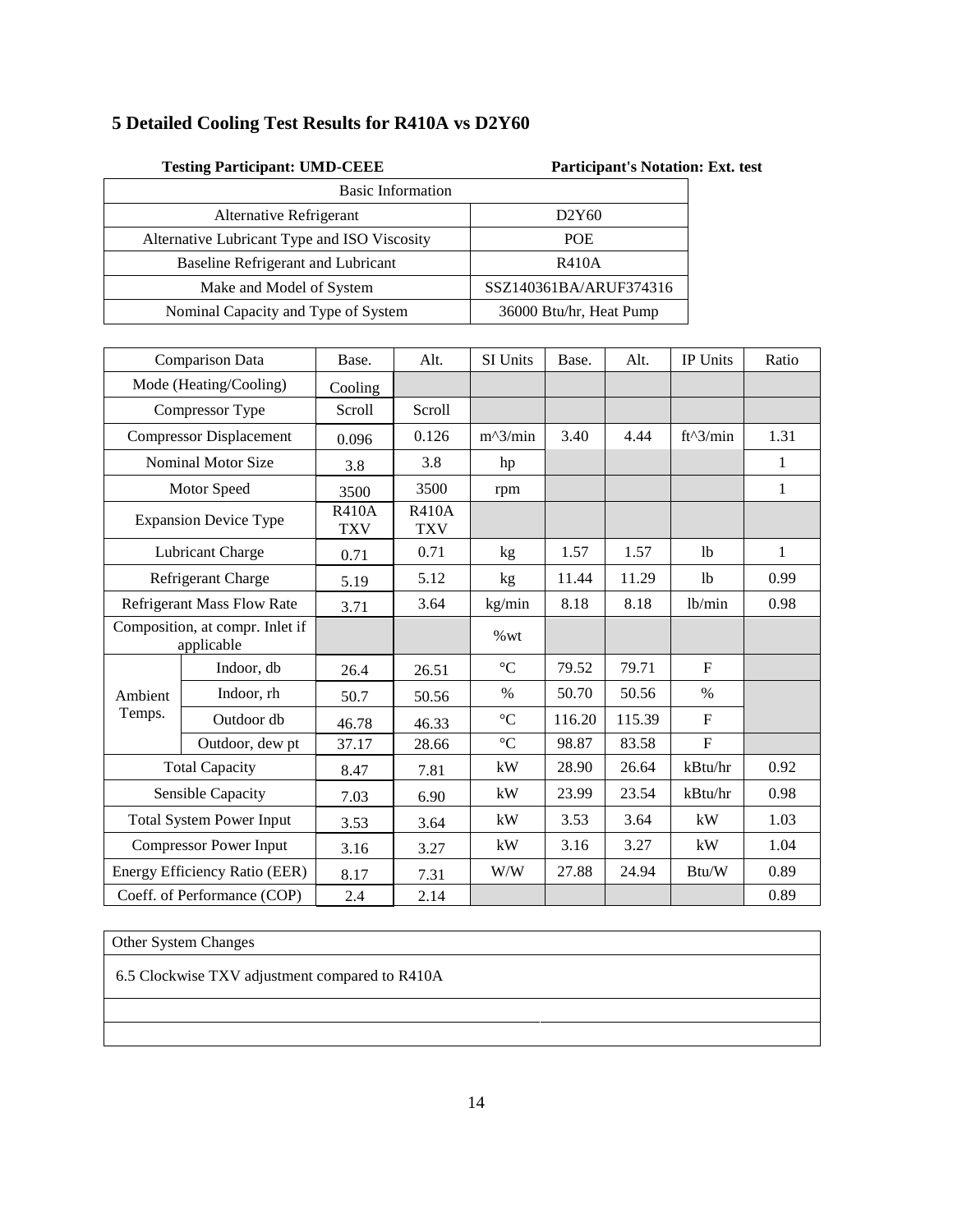# **Type of System: Air-Source Split HP Alternate Refrigerant: D2Y60**

| Air/Water Side Data       | Base. | Alt.  | <b>SI</b> Units | Base.   | Alt.    | <b>IP</b> Units     | Ratio |
|---------------------------|-------|-------|-----------------|---------|---------|---------------------|-------|
| Evaporator                |       |       |                 |         |         |                     |       |
| Heat Exchange Fluid       | Air   | Air   |                 |         |         |                     |       |
| Flow Rate (gas)           | 34.17 | 33.99 | $m^2/$ min      | 1206.62 | 1200.32 | ft^3/min            | 0.99  |
| Flow Rate (liquid)        | N/A   | N/A   | L/min           | N/A     | N/A     | gal/min             |       |
| <b>Inlet Temperature</b>  | 26.4  | 26.51 | $\rm ^{\circ}C$ | 79.52   | 79.71   | $\mathbf F$         |       |
| <b>Outlet Temperature</b> | 15.86 | 16.11 | $\rm ^{\circ}C$ | 60.55   | 60.99   | $\mathbf F$         |       |
| Condenser                 |       |       |                 |         |         |                     |       |
| Heat Exchange Fluid       | Air   | Air   |                 |         |         |                     |       |
| Flow Rate (gas)           | N/A   | N/A   | $m^2/$ min      | N/A     | N/A     | $ft^3/min$          |       |
| Flow Rate (liquid)        | N/A   | N/A   | kg/min          | N/A     | N/A     | 1 <sub>b</sub> /min |       |
| <b>Inlet Temperature</b>  | 46.78 | 46.33 | $\rm ^{\circ}C$ | 116.20  | 115.39  | F                   |       |
| <b>Outlet Temperature</b> | 52.84 | 52.69 | $\rm ^{\circ}C$ | 127.11  | 126.84  | $\mathbf{F}$        |       |

| Refrigerant Side                      | <b>Baseline</b> |           |                 | Alternative | <b>Baseline</b> |            | Alternative |            |
|---------------------------------------|-----------------|-----------|-----------------|-------------|-----------------|------------|-------------|------------|
| Data<br>Temperatures $&$<br>Pressures | $T (^{\circ}C)$ | $P$ (kPa) | $T (^{\circ}C)$ | $P$ (kPa)   | T(F)            | $P$ (psia) | T(F)        | $P$ (psia) |
| Compressor<br>Suction                 | 24.2            | 1134.08   | 22.47           | 867.21      | 75.56           | 164.48     | 72.44       | 125.78     |
| Compressor<br>Discharge               | 94.71           | 3372.5    | 93.16           | 2842.49     | 202.48          | 489.14     | 199.69      | 412.27     |
| Condenser Inlet                       | N/A             | N/A       | N/A             | N/A         | N/A             | N/A        | N/A         | N/A        |
| <b>Condenser Outlet</b>               | 51.21           | 3331.57   | 50.89           | 2782.74     | 124.18          | 483.20     | 123.60      | 403.60     |
| <b>Expansion Device</b><br>Inlet      | 49.59           | 3281.7    | 49.68           | 2745.01     | 121.26          | 475.97     | 121.43      | 398.13     |
| Subcooling, at<br>expan. device       | 2.38            | N/A       | 3.32            | N/A         | 4.28            | N/A        | 5.98        | N/A        |
| Evaporator Inlet                      | N/A             | N/A       | N/A             | N/A         | N/A             | N/A        | N/A         | N/A        |
| <b>Evaporator Outlet</b>              | 14.96           | 1179.69   | 14.90           | 906.96      | 58.93           | 171.10     | 58.83       | 131.54     |
| Evaporator<br>Superheat               | 2.09            | N/A       | $-0.24$         | N/A         | 3.76            | N/A        | $-0.43$     | N/A        |

| Data Source(s) for Refrigerant |
|--------------------------------|
| Properties                     |
| Refrigerant supplier           |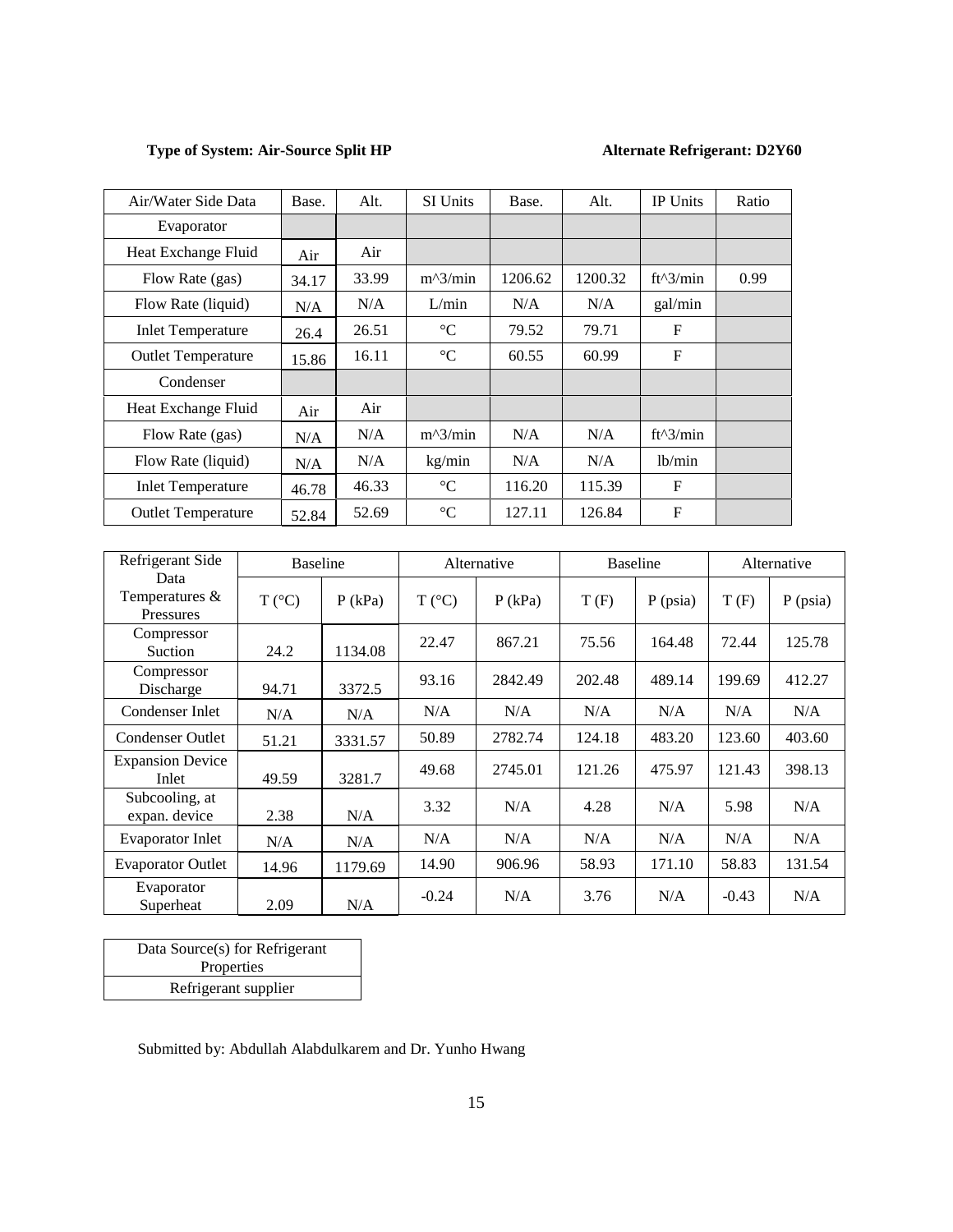| <b>Testing Participant: UMD-CEEE</b>         | <b>Participant's Notation: A test</b> |
|----------------------------------------------|---------------------------------------|
| <b>Basic Information</b>                     |                                       |
| Alternative Refrigerant                      | D <sub>2</sub> Y <sub>60</sub>        |
| Alternative Lubricant Type and ISO Viscosity | <b>POE</b>                            |
| Baseline Refrigerant and Lubricant           | <b>R410A</b>                          |
| Make and Model of System                     | SSZ140361BA/ARUF374316                |
| Nominal Capacity and Type of System          | 36000 Btu/hr, Heat Pump               |

|                                    | Comparison Data                               | Base.                      | Alt.                       | SI Units        | Base. | Alt.  | IP Units       | Ratio        |
|------------------------------------|-----------------------------------------------|----------------------------|----------------------------|-----------------|-------|-------|----------------|--------------|
| Mode (Heating/Cooling)             |                                               | Cooling                    |                            |                 |       |       |                |              |
| Compressor Type                    |                                               | Scroll                     | Scroll                     |                 |       |       |                |              |
| Compressor<br>Displacement         |                                               | 0.096                      | 0.126                      | $m^2/$ min      | 3.40  | 4.44  | $ft^3/min$     | 1.31         |
|                                    | <b>Nominal Motor Size</b>                     | 3.8                        | 3.8                        | hp              |       |       |                | $\mathbf{1}$ |
|                                    | Motor Speed                                   | 3500                       | 3500                       | rpm             |       |       |                | $\mathbf{1}$ |
|                                    | <b>Expansion Device Type</b>                  | <b>R410A</b><br><b>TXV</b> | <b>R410A</b><br><b>TXV</b> |                 |       |       |                |              |
| Lubricant Charge                   |                                               | 0.71                       | 0.71                       | kg              | 1.57  | 1.57  | 1 <sub>b</sub> | $\mathbf{1}$ |
|                                    | Refrigerant Charge                            | 5.19                       | 5.12                       | kg              | 11.44 | 10.45 | 1 <sub>b</sub> | 0.91         |
|                                    | <b>Refrigerant Mass Flow</b><br>Rate          | 3.74                       | 3.65                       | kg/min          | 8.25  | 8.04  | lb/min         | 0.98         |
|                                    | Composition, at compr.<br>Inlet if applicable |                            |                            | %wt             |       |       |                |              |
|                                    | Indoor, db                                    | 26.42                      | 26.50                      | $\rm ^{\circ}C$ | 79.56 | 79.71 | $\mathbf F$    |              |
| Ambient                            | Indoor, rh                                    | 50.97                      | 50.60                      | $\%$            | 50.97 | 50.60 | $\%$           |              |
| Temps.                             | Outdoor db                                    | 34.68                      | 34.68                      | $\rm ^{\circ}C$ | 94.42 | 94.42 | $\mathbf F$    |              |
|                                    | Outdoor, dew<br>pt                            | 20.57                      | 20.77                      | $\rm ^{\circ}C$ | 69.03 | 69.38 | $\mathbf F$    |              |
|                                    | <b>Total Capacity</b>                         | 9.78                       | 9.37                       | kW              | 33.37 | 31.98 | kBtu/hr        | 0.96         |
|                                    | Sensible Capacity                             | 7.45                       | 7.55                       | kW              | 25.42 | 25.75 | kBtu/hr        | 1.01         |
| <b>Total System Power</b><br>Input |                                               | 2.77                       | 2.92                       | kW              | 2.77  | 2.92  | kW             | 1.05         |
|                                    | <b>Compressor Power Input</b>                 | 2.4                        | 2.54                       | kW              | 2.40  | 2.54  | kW             | 1.06         |
|                                    | <b>Energy Efficiency Ratio</b><br>(EER)       | 12.05                      | 10.96                      | Btu-hr/W        |       |       |                | 0.91         |
|                                    | Coeff. of Performance<br>(COP)                | 3.53                       | 3.21                       |                 |       |       |                | 0.91         |

# Other System Changes

6.5 Clockwise TXV adjustment compared to R410A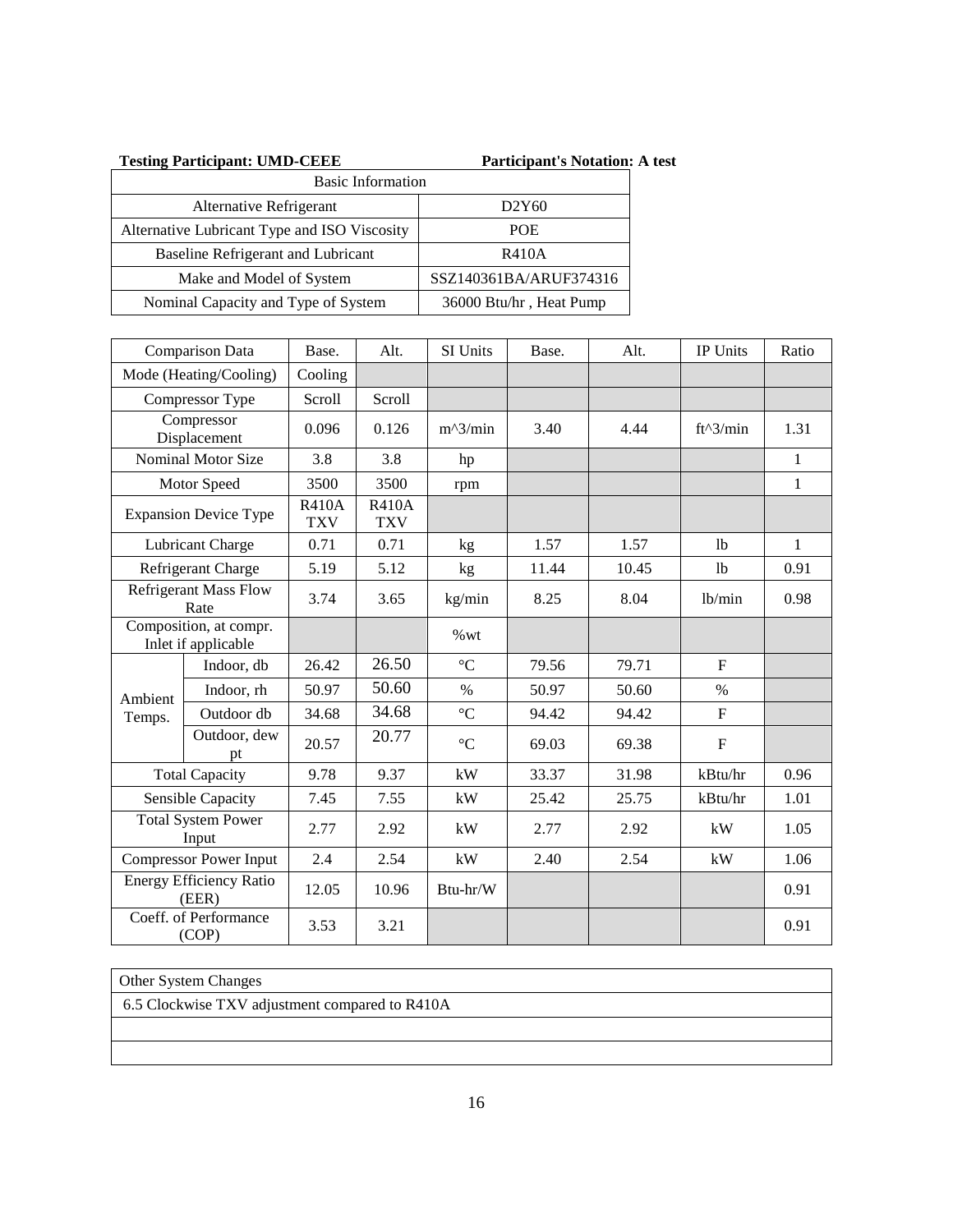| <b>Type of System: Air-Source Split HP</b> |       |       |                 |         | <b>Alternate Refrigerant: D2Y60</b> |                 |       |
|--------------------------------------------|-------|-------|-----------------|---------|-------------------------------------|-----------------|-------|
| Air/Water Side Data                        | Base. | Alt.  | <b>SI Units</b> | Base.   | Alt.                                | <b>IP Units</b> | Ratio |
| Evaporator                                 |       |       |                 |         |                                     |                 |       |
| Heat Exchange Fluid                        | Air   | Air   |                 |         |                                     |                 |       |
| Flow Rate (gas)                            | 34    | 33.98 | $m^2/$ min      | 1200.58 | 1199.87                             | ft^3/min        | 1.00  |
| Flow Rate (liquid)                         | N/A   | N/A   | L/min           | N/A     | N/A                                 | gal/min         |       |
| <b>Inlet Temperature</b>                   | 26.42 | 26.50 | $\rm ^{\circ}C$ | 79.56   | 79.71                               | F               |       |
| <b>Outlet Temperature</b>                  | 15.2  | 15.13 | $\rm ^{\circ}C$ | 59.36   | 59.23                               | F               |       |
| Condenser                                  |       |       |                 |         |                                     |                 |       |
| Heat Exchange Fluid                        | Air   | Air   |                 |         |                                     |                 |       |
| Flow Rate (gas)                            | N/A   | N/A   | $m^2/$ min      | N/A     | N/A                                 | ft^3/min        |       |
| Flow Rate (liquid)                         | N/A   | N/A   | kg/min          | N/A     | N/A                                 | 1b/min          |       |
| <b>Inlet Temperature</b>                   | 34.68 | 34.68 | $\rm ^{\circ}C$ | 94.42   | 94.42                               | F               |       |
| <b>Outlet Temperature</b>                  | 40.82 | 40.85 | $\rm ^{\circ}C$ | 105.48  | 105.53                              | F               |       |

| Refrigerant Side                 | <b>Baseline</b> |           |                 | Alternative |        | <b>Baseline</b> | Alternative |            |
|----------------------------------|-----------------|-----------|-----------------|-------------|--------|-----------------|-------------|------------|
| Data Temperatures<br>& Pressures | $T (^{\circ}C)$ | $P$ (kPa) | $T (^{\circ}C)$ | $P$ (kPa)   | T(F)   | $P$ (psia)      | T(F)        | $P$ (psia) |
| <b>Compressor Suction</b>        | 19.83           | 1099      | 20.52           | 846.43      | 67.69  | 159.40          | 68.94       | 122.76     |
| Compressor<br>Discharge          | 73.19           | 2608.8    | 75.24           | 2213.11     | 163.74 | 378.37          | 167.43      | 320.98     |
| Condenser Inlet                  | N/A             | N/A       | N/A             | N/A         | N/A    | N/A             | N/A         | N/A        |
| Condenser Outlet                 | 39.55           | 2566.52   | 39.58           | 2154.03     | 103.19 | 372.24          | 103.25      | 312.41     |
| <b>Expansion Device</b><br>Inlet | 38.77           | 2510.58   | 38.73           | 2109.83     | 101.79 | 364.13          | 101.71      | 306.00     |
| Subcooling, at<br>expan. device  | 2.79            | N/A       | 3.16            | N/A         | 5.02   | N/A             | 5.69        | N/A        |
| <b>Evaporator Inlet</b>          | N/A             | N/A       | N/A             | N/A         | N/A    | N/A             | N/A         | N/A        |
| <b>Evaporator Outlet</b>         | 13.81           | 1142.64   | 14.91           | 884.39      | 56.86  | 165.73          | 58.84       | 128.27     |
| Evaporator<br>Superheat          | 2.05            | N/A       | 0.61            | N/A         | 3.69   | N/A             | 1.10        | N/A        |

Data Source(s) for Refrigerant Properties Refrigerant supplier

# Additional Notes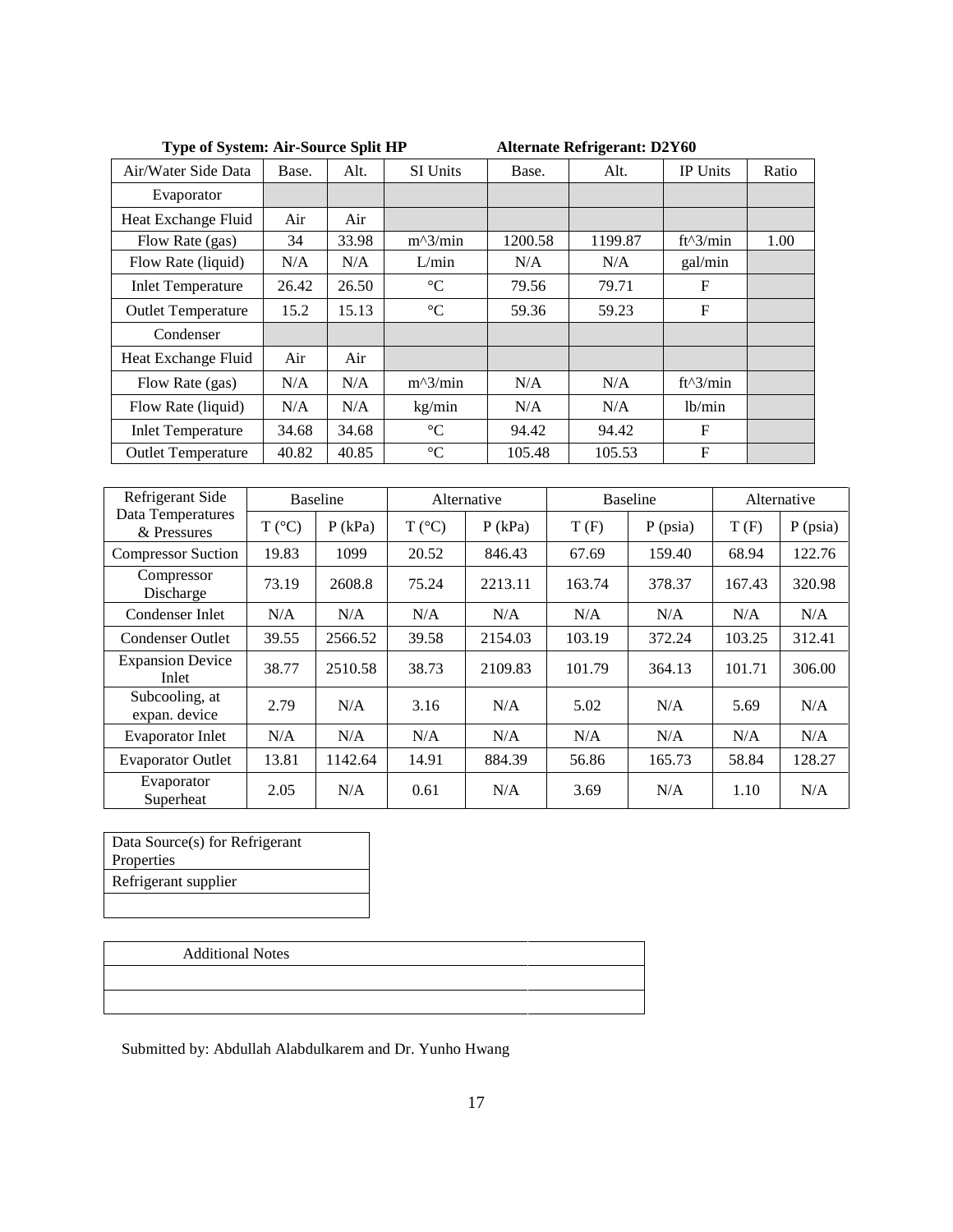| <b>Testing Participant: UMD-CEEE</b> | <b>Participant's Notation: B test</b> |
|--------------------------------------|---------------------------------------|
|--------------------------------------|---------------------------------------|

| <b>Basic Information</b>                     |                                |  |  |  |  |  |
|----------------------------------------------|--------------------------------|--|--|--|--|--|
| Alternative Refrigerant                      | D <sub>2</sub> Y <sub>60</sub> |  |  |  |  |  |
| Alternative Lubricant Type and ISO Viscosity | <b>POE</b>                     |  |  |  |  |  |
| Baseline Refrigerant and Lubricant           | <b>R410A</b>                   |  |  |  |  |  |
| Make and Model of System                     | SSZ140361BA/ARUF374316         |  |  |  |  |  |
| Nominal Capacity and Type of System          | 36000 Btu/hr, Heat Pump        |  |  |  |  |  |

|                        | <b>Comparison Data</b>                        | Base.                      | Alt.                       | SI Units        | Base. | Alt.  | IP Units       | Ratio        |
|------------------------|-----------------------------------------------|----------------------------|----------------------------|-----------------|-------|-------|----------------|--------------|
| Mode (Heating/Cooling) |                                               | Cooling                    |                            |                 |       |       |                |              |
|                        | Compressor Type                               | Scroll                     | Scroll                     |                 |       |       |                |              |
|                        | <b>Compressor Displacement</b>                | 0.096                      | 0.126                      | $m^2/$ min      | 3.40  | 4.44  | $ft^3/min$     | 1.31         |
|                        | <b>Nominal Motor Size</b>                     | 3.8                        | 3.8                        | hp              |       |       |                | 1            |
|                        | Motor Speed                                   | 3500                       | 3500                       | rpm             |       |       |                | 1            |
|                        | <b>Expansion Device Type</b>                  | <b>R410A</b><br><b>TXV</b> | <b>R410A</b><br><b>TXV</b> |                 |       |       |                |              |
|                        | Lubricant Charge                              | 0.71                       | 0.71                       | kg              | 1.57  | 1.57  | 1 <sub>b</sub> | $\mathbf{1}$ |
|                        | Refrigerant Charge                            | 5.19                       | 5.12                       | kg              | 11.44 | 11.29 | 1 <sub>b</sub> | 0.99         |
|                        | <b>Refrigerant Mass Flow</b><br>Rate          | 3.74                       | 3.65                       | kg/min          | 8.25  | 8.05  | 1b/min         | 0.98         |
|                        | Composition, at compr.<br>Inlet if applicable |                            |                            | %wt             |       |       |                |              |
|                        | Indoor, db                                    | 26.37                      | 26.51                      | $\rm ^{\circ}C$ | 79.47 | 79.73 | $F_{\rm}$      |              |
| Ambient                | Indoor, rh                                    | 51.07                      | 50.48                      | $\%$            | 51.07 | 50.48 | $\%$           |              |
| Temps.                 | Outdoor db                                    | 27.13                      | 27.36                      | $\rm ^{\circ}C$ | 80.83 | 81.25 | $\mathbf{F}$   |              |
|                        | Outdoor, dew<br>pt                            | 16.72                      | 16.08                      | $\rm ^{\circ}C$ | 62.10 | 60.95 | $\mathbf{F}$   |              |
|                        | <b>Total Capacity</b>                         | 10.56                      | 10.09                      | kW              | 36.03 | 34.43 | kBtu/hr        | 0.96         |
|                        | Sensible Capacity                             | 8.13                       | 7.75                       | kW              | 27.74 | 26.45 | kBtu/hr        | 0.95         |
|                        | <b>Total System Power Input</b>               | 2.42                       | 2.57                       | kW              | 2.42  | 2.57  | kW             | 1.06         |
|                        | <b>Compressor Power Input</b>                 | 2.04                       | 2.20                       | kW              | 2.04  | 2.20  | kW             | 1.08         |
|                        | <b>Energy Efficiency Ratio</b><br>(EER)       | 14.91                      | 13.39                      | Btu-hr/W        |       |       |                | 0.90         |
|                        | Coeff. of Performance<br>(COP)                | 4.37                       | 3.93                       |                 |       |       |                | 0.90         |

Other System Changes

6.5 Clockwise TXV adjustment compared to R410A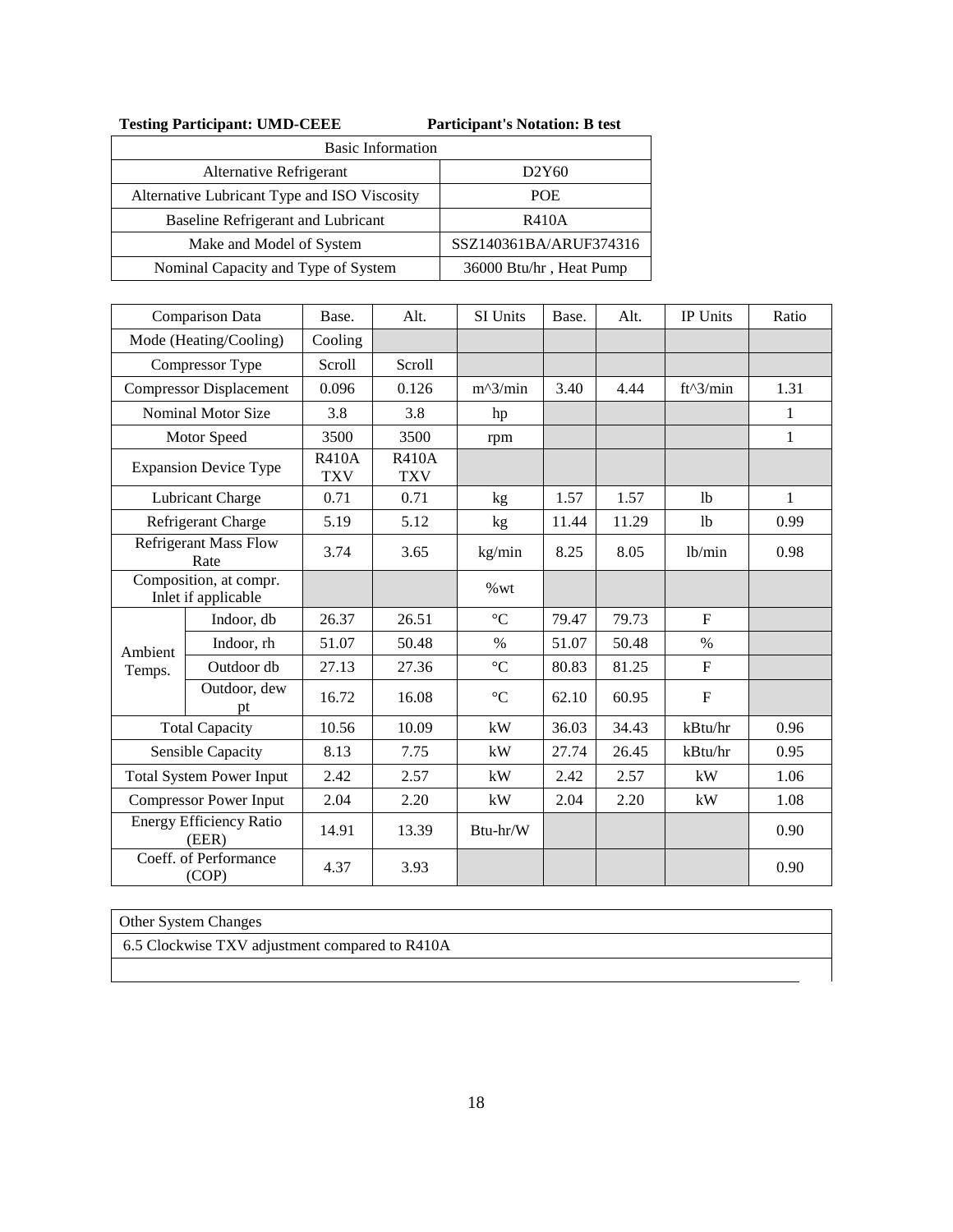|                           | <b>Type of System: Air-Source Split HP</b> |                 |                      |         |  |                 |                 |  | <b>Alternate Refrigerant: D2Y60</b> |  |  |  |
|---------------------------|--------------------------------------------|-----------------|----------------------|---------|--|-----------------|-----------------|--|-------------------------------------|--|--|--|
| Air/Water Side Data       | Base.                                      | Alt.            | <b>SI</b> Units      | Base.   |  | Alt.            | <b>IP</b> Units |  | Ratio                               |  |  |  |
| Evaporator                |                                            |                 |                      |         |  |                 |                 |  |                                     |  |  |  |
| Heat Exchange Fluid       | Air                                        | Air             |                      |         |  |                 |                 |  |                                     |  |  |  |
| Flow Rate (gas)           | 35.09                                      | 33.98           | $m^2/$ min           | 1239.19 |  | 1200.06         | $ft^3/min$      |  | 0.97                                |  |  |  |
| Flow Rate (liquid)        | N/A                                        | N/A             | L/min                | N/A     |  | N/A             | gal/min         |  |                                     |  |  |  |
| <b>Inlet Temperature</b>  | 26.37                                      | 26.51           | $\rm ^{\circ}C$      | 79.47   |  | 79.73           | $\mathbf F$     |  |                                     |  |  |  |
| <b>Outlet Temperature</b> | 14.5                                       | 14.83           | $\rm ^{\circ}C$      | 58.10   |  | 58.69           | F               |  |                                     |  |  |  |
| Condenser                 |                                            |                 |                      |         |  |                 |                 |  |                                     |  |  |  |
| Heat Exchange Fluid       | Air                                        | Air             |                      |         |  |                 |                 |  |                                     |  |  |  |
| Flow Rate (gas)           | N/A                                        | N/A             | $m^2/$ min           | N/A     |  | N/A             | $ft^3/min$      |  |                                     |  |  |  |
| Flow Rate (liquid)        | N/A                                        | N/A             | kg/min               | N/A     |  | N/A             | lb/min          |  |                                     |  |  |  |
| <b>Inlet Temperature</b>  | 27.13                                      | 27.36           | $\rm ^{\circ}C$      | 80.83   |  | 81.25           | $\mathbf F$     |  |                                     |  |  |  |
| <b>Outlet Temperature</b> | 33.35                                      | 34.01           | $^{\circ}\mathrm{C}$ | 92.03   |  | 93.21           | $\mathbf{F}$    |  |                                     |  |  |  |
|                           |                                            |                 |                      |         |  |                 |                 |  |                                     |  |  |  |
| Refrigerant Side Data     |                                            | <b>Baseline</b> | Alternative          |         |  | <b>Baseline</b> |                 |  | Alternative                         |  |  |  |
| Temperatures $\&$         | $\mathbf{T}$                               |                 |                      |         |  |                 |                 |  |                                     |  |  |  |

| Refrigerant Side Data            | <b>Baseline</b>      |           | Alternative     |           |        | <b>Baseline</b> | Alternative |            |  |
|----------------------------------|----------------------|-----------|-----------------|-----------|--------|-----------------|-------------|------------|--|
| Temperatures &<br>Pressures      | T<br>$({}^{\circ}C)$ | $P$ (kPa) | $T (^{\circ}C)$ | $P$ (kPa) | T(F)   | $P$ (psia)      | T(F)        | $P$ (psia) |  |
| <b>Compressor Suction</b>        | 17.57                | 1082.69   | 18.82           | 836.37    | 63.63  | 157.03          | 65.88       | 121.30     |  |
| <b>Compressor Discharge</b>      | 61.43                | 2201.06   | 64.91           | 1884.61   | 142.57 | 319.24          | 148.83      | 273.34     |  |
| Condenser Inlet                  | N/A                  | N/A       | N/A             | N/A       | N/A    | N/A             | N/A         | N/A        |  |
| <b>Condenser Outlet</b>          | 32.17                | 2159.97   | 32.54           | 1823.26   | 89.91  | 313.28          | 90.57       | 264.44     |  |
| <b>Expansion Device</b><br>Inlet | 31.81                | 2100.12   | 31.92           | 1775.52   | 89.26  | 304.60          | 89.46       | 257.52     |  |
| Subcooling, at expan.<br>device  | 3.06                 | N/A       | 3.14            | N/A       | 37.51  | N/A             | 5.66        | N/A        |  |
| <b>Evaporator Inlet</b>          | N/A                  | N/A       | N/A             | N/A       | N/A    | N/A             | N/A         | N/A        |  |
| <b>Evaporator Outlet</b>         | 13.27                | 1125.19   | 14.88           | 871.63    | 55.89  | 163.19          | 58.79       | 126.42     |  |
| <b>Evaporator Superheat</b>      | 2.04                 | N/A       | 1.08            | N/A       | 35.67  | N/A             | 1.95        | N/A        |  |

٦

Data Source(s) for Refrigerant Properties Refrigerant supplier

Additional Notes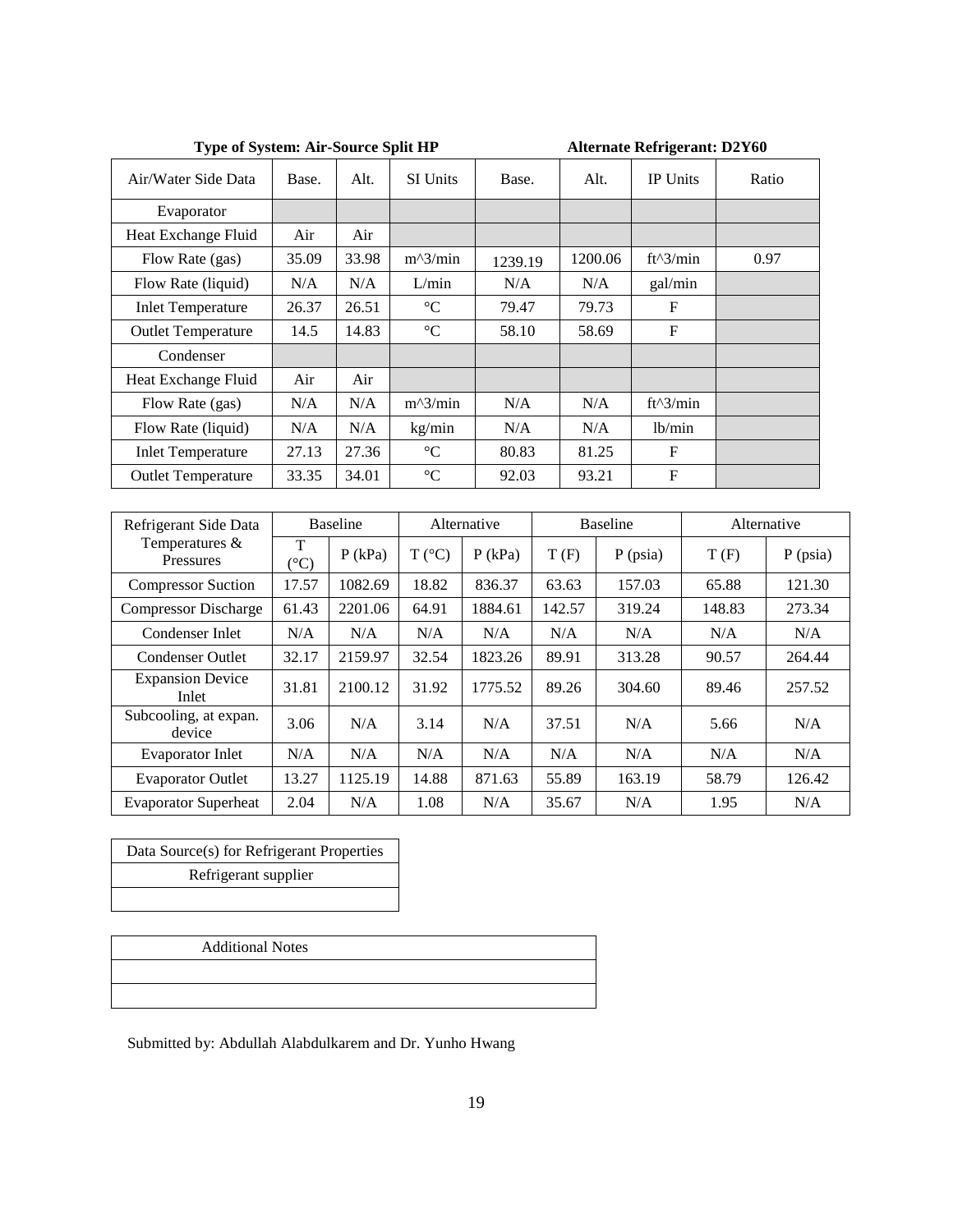Testing Participant: UMD-CEEE Participant's Notation: C test

| <b>Basic Information</b>                     |                                |  |  |  |  |  |
|----------------------------------------------|--------------------------------|--|--|--|--|--|
| Alternative Refrigerant                      | D <sub>2</sub> Y <sub>60</sub> |  |  |  |  |  |
| Alternative Lubricant Type and ISO Viscosity | <b>POE</b>                     |  |  |  |  |  |
| Baseline Refrigerant and Lubricant           | <b>R410A</b>                   |  |  |  |  |  |
| Make and Model of System                     | SSZ140361BA/ARUF374316         |  |  |  |  |  |
| Nominal Capacity and Type of System          | 36000 Btu/hr, Heat Pump        |  |  |  |  |  |

|                                 | Comparison Data                               | Base.                      | Alt.                       | SI Units        | Base. | Alt.  | IP Units       | Ratio        |
|---------------------------------|-----------------------------------------------|----------------------------|----------------------------|-----------------|-------|-------|----------------|--------------|
|                                 | Mode (Heating/Cooling)                        | Cooling                    |                            |                 |       |       |                |              |
|                                 | Compressor Type                               | <b>Scroll</b>              | Scroll                     |                 |       |       |                |              |
|                                 | <b>Compressor Displacement</b>                | 0.096                      | 0.126                      | $m^2/$ min      | 3.40  | 4.44  | $ft^3/min$     | 1.31         |
|                                 | Nominal Motor Size                            | 3.8                        | 3.8                        | hp              |       |       |                | 1            |
|                                 | Motor Speed                                   | 3500                       | 3500                       | rpm             |       |       |                | $\mathbf{1}$ |
|                                 | <b>Expansion Device Type</b>                  | <b>R410A</b><br><b>TXV</b> | <b>R410A</b><br><b>TXV</b> |                 |       |       |                |              |
|                                 | Lubricant Charge                              | 0.71                       | 0.71                       | kg              | 1.57  | 1.57  | 1 <sub>b</sub> | $\mathbf{1}$ |
|                                 | Refrigerant Charge                            | 5.19                       | 5.12                       | kg              | 11.44 | 11.29 | 1 <sub>b</sub> | 0.99         |
|                                 | Refrigerant Mass Flow Rate                    | 3.42                       | 3.27                       | kg/min          | 7.54  | 7.22  | 1b/min         | 0.96         |
|                                 | Composition, at compr. Inlet<br>if applicable |                            |                            | %wt             |       |       |                |              |
|                                 | Indoor, db                                    | 26.36                      | 26.42                      | $\rm ^{\circ}C$ | 79.45 | 79.55 | $\mathbf{F}$   |              |
| Ambient                         | Indoor, rh                                    | 10.34                      | 11.58                      | $\%$            | 10.34 | 11.58 | $\%$           |              |
| Temps.                          | Outdoor db                                    | 26.94                      | 27.39                      | $\rm ^{\circ}C$ | 80.49 | 81.30 | $\mathbf{F}$   |              |
|                                 | Outdoor, dew pt                               | 16.33                      | 16.50                      | $\rm ^{\circ}C$ | 61.39 | 61.70 | $\overline{F}$ |              |
|                                 | <b>Total Capacity</b>                         | 9.54                       | 8.96                       | kW              | 32.55 | 30.58 | kBtu/hr        | 0.94         |
|                                 | Sensible Capacity                             | 9.57                       | 9.81                       | kW              | 32.65 | 33.46 | kBtu/hr        | 1.02         |
| <b>Total System Power Input</b> |                                               | 2.4                        | 2.56                       | kW              | 2.40  | 2.56  | kW             | 1.07         |
|                                 | <b>Compressor Power Input</b>                 | 2.02                       | 2.18                       | kW              | 2.02  | 2.18  | kW             | 1.08         |
|                                 | <b>Energy Efficiency Ratio</b><br>(EER)       | 13.58                      | 11.96                      | Btu-hr/W        |       |       |                | 0.88         |
|                                 | Coeff. of Performance (COP)                   | 3.98                       | 3.50                       |                 |       |       |                | 0.88         |

Other System Changes

6.5 Clockwise TXV adjustment compared to R410A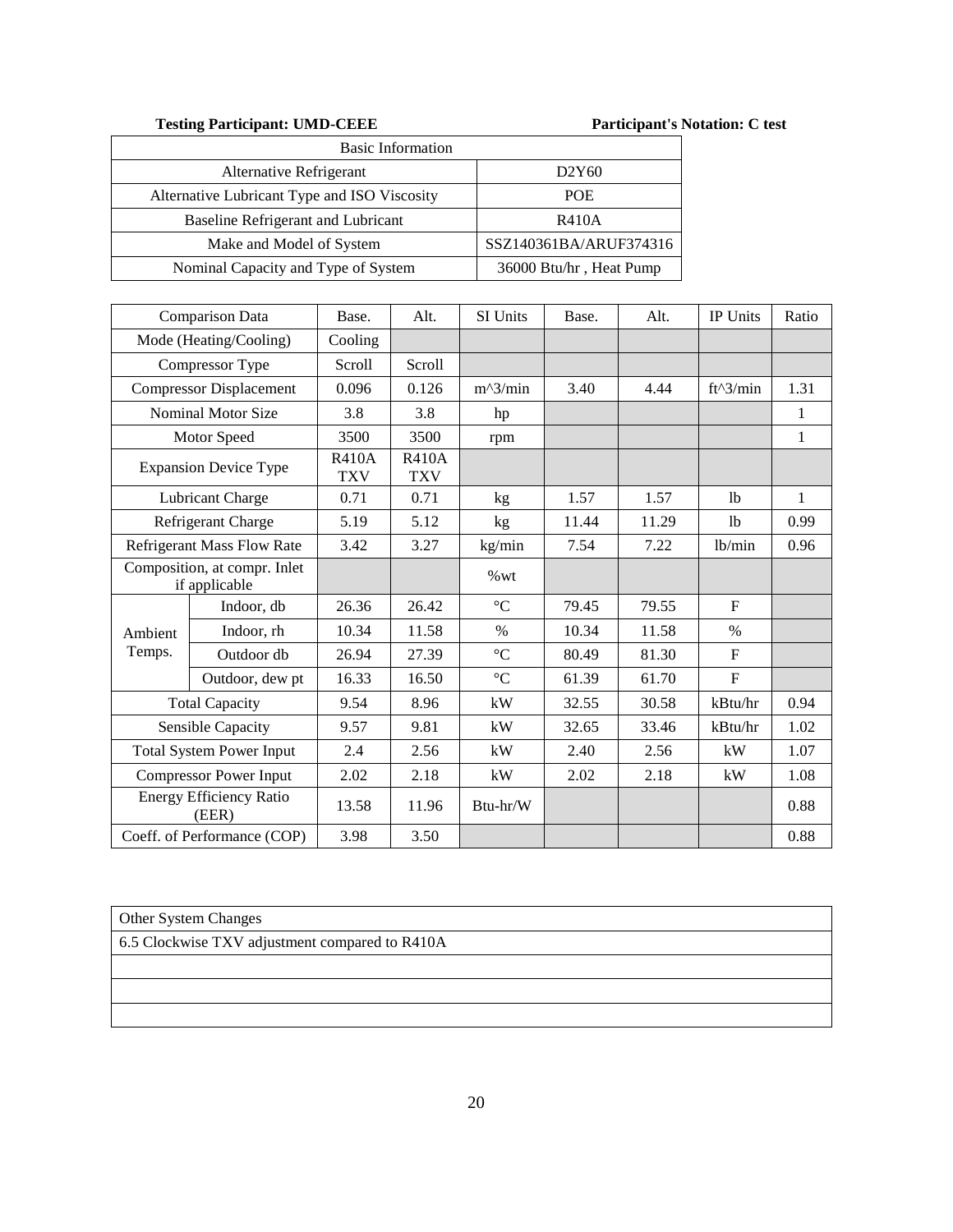**Alternate Refrigerant: D2Y60** 

| Air/Water Side Data       | Base. | Alt.  | <b>SI Units</b> | Base.   | Alt.    | <b>IP Units</b> | Ratio |
|---------------------------|-------|-------|-----------------|---------|---------|-----------------|-------|
| Evaporator                |       |       |                 |         |         |                 |       |
| Heat Exchange Fluid       | Air   | Air   |                 |         |         |                 |       |
| Flow Rate (gas)           | 33.72 | 33.98 | $m^2/$ min      | 1190.81 | 1199.93 | $ft^3/min$      | 1.01  |
| Flow Rate (liquid)        | N/A   | N/A   | L/min           | N/A     | N/A     | gal/min         |       |
| <b>Inlet Temperature</b>  | 26.36 | 26.42 | $\rm ^{\circ}C$ | 79.45   | 79.55   | $\mathbf{F}$    |       |
| <b>Outlet Temperature</b> | 11.92 | 11.73 | $\rm ^{\circ}C$ | 53.46   | 53.12   | $\mathbf F$     |       |
| Condenser                 |       |       |                 |         |         |                 |       |
| Heat Exchange Fluid       | Air   | Air   |                 |         |         |                 |       |
| Flow Rate (gas)           | N/A   | N/A   | $m^2/$ min      | N/A     | N/A     | $ft^3/min$      |       |
| Flow Rate (liquid)        | N/A   | N/A   | kg/min          | N/A     | N/A     | lb/min          |       |
| <b>Inlet Temperature</b>  | 26.94 | 27.39 | $\rm ^{\circ}C$ | 80.49   | 81.30   | F               |       |
| <b>Outlet Temperature</b> | 32.61 | 33.42 | $\rm ^{\circ}C$ | 90.70   | 92.16   | F               |       |

| Refrigerant Side Data                 |                 | <b>Baseline</b> |                 | Alternative | <b>Baseline</b> |            | Alternative |            |
|---------------------------------------|-----------------|-----------------|-----------------|-------------|-----------------|------------|-------------|------------|
| Temperatures $\&$<br><b>Pressures</b> | $T (^{\circ}C)$ | $P$ (kPa)       | $T (^{\circ}C)$ | $P$ (kPa)   | T(F)            | $P$ (psia) | T(F)        | $P$ (psia) |
| <b>Compressor Suction</b>             | 14.55           | 996.4           | 17.48           | 761.42      | 58.19           | 144.51     | 63.46       | 110.43     |
| Compressor<br>Discharge               | 61.86           | 2157.12         | 67.55           | 1852.70     | 143.35          | 312.86     | 153.58      | 268.71     |
| Condenser Inlet                       | N/A             | N/A             | N/A             | N/A         | N/A             | N/A        | N/A         | N/A        |
| Condenser Outlet                      | 31.6            | 2120.03         | 32.11           | 1802.70     | 88.88           | 307.48     | 89.79       | 261.46     |
| <b>Expansion Device</b><br>Inlet      | 31.29           | 2067.43         | 31.63           | 1761.64     | 88.32           | 299.85     | 88.94       | 255.50     |
| Subcooling, at expan.<br>device       | 2.93            | N/A             | 3.11            | N/A         | 5.27            | N/A        | 5.60        | N/A        |
| <b>Evaporator Inlet</b>               | N/A             | N/A             | N/A             | N/A         | N/A             | N/A        | N/A         | N/A        |
| <b>Evaporator Outlet</b>              | 9.07            | 1034.8          | 11.66           | 793.52      | 48.33           | 150.08     | 52.98       | 115.09     |
| <b>Evaporator Superheat</b>           | 0.65            | N/A             | 0.98            | N/A         | 1.17            | N/A        | 1.77        | N/A        |

Data Source(s) for Refrigerant Properties Refrigerant supplier

Additional Notes

21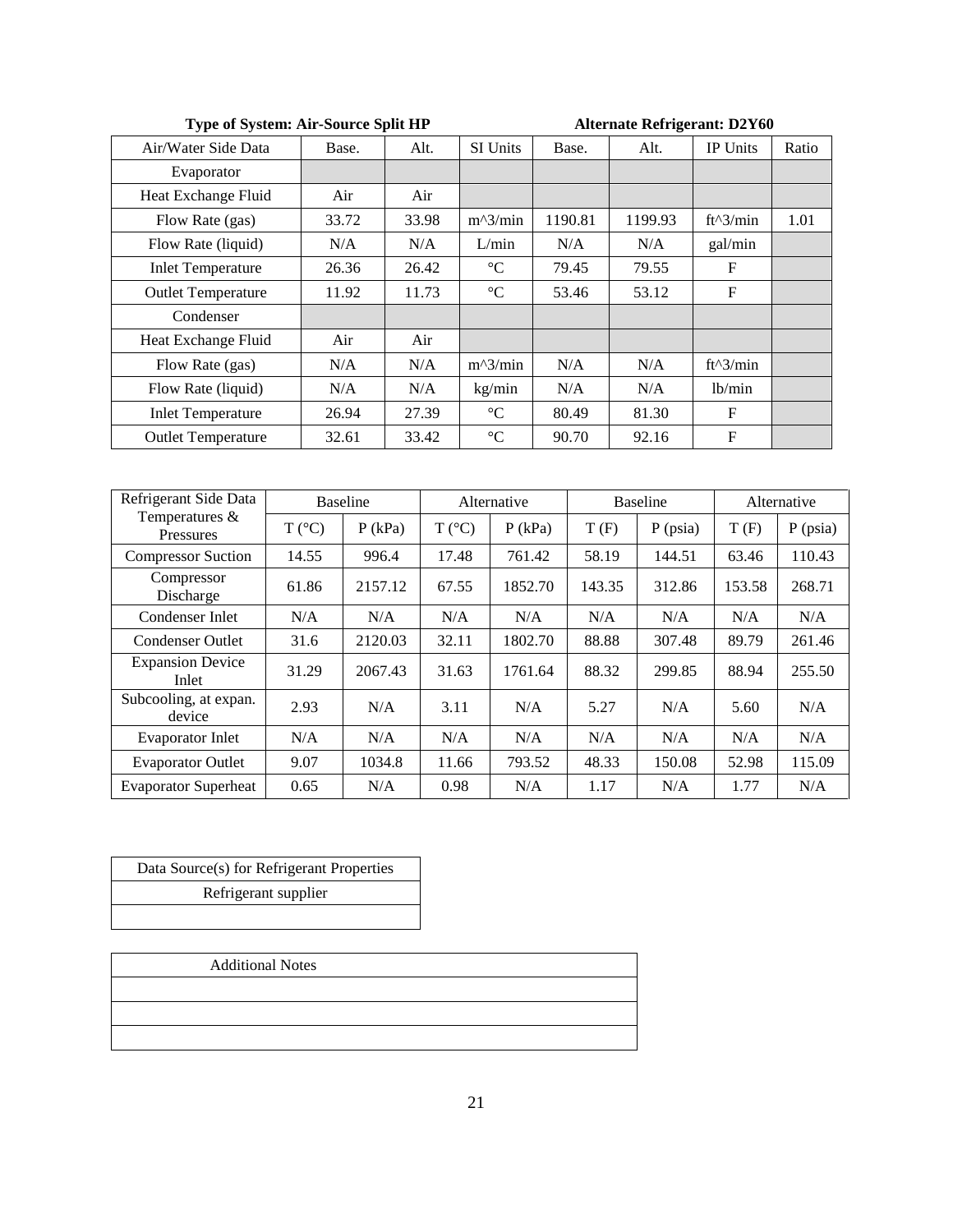#### • **Cyclic cooling tests (D test)**

The cyclic condition included two cycles. Each cycle was comprised of 6 minutes "on" time and 24 minutes "off" time (Figure 10). Specific calculation procedure followed ARI standard 210/240 (1995). The summary of the results of the cyclic cooling test (ASHRAE D) are shown in Table 8.



**Figure 10: Cooling capacity vs. time for cyclic heating test.**

|                    | Cooling-Air<br>Side (kW-hr) | Power<br>Consumption<br>$(kW-hr)$ | <b>COP</b> | Cooling Load<br>Factor (CLF) | Degradation<br>Coefficient<br>(CD) | <b>SEER</b> |
|--------------------|-----------------------------|-----------------------------------|------------|------------------------------|------------------------------------|-------------|
| <b>R410A</b>       | 0.826                       | 0.249                             | 3.321      | 0.18                         | 0.16                               | 13.71       |
| D2Y60              | 0.840                       | 0.263                             | 3.189      | 0.18                         | 0.16                               | 12.34       |
| Difference $(\% )$ |                             |                                   | -4         |                              |                                    | $-10$       |

**Table 8: Cyclic cooling results and SEER.**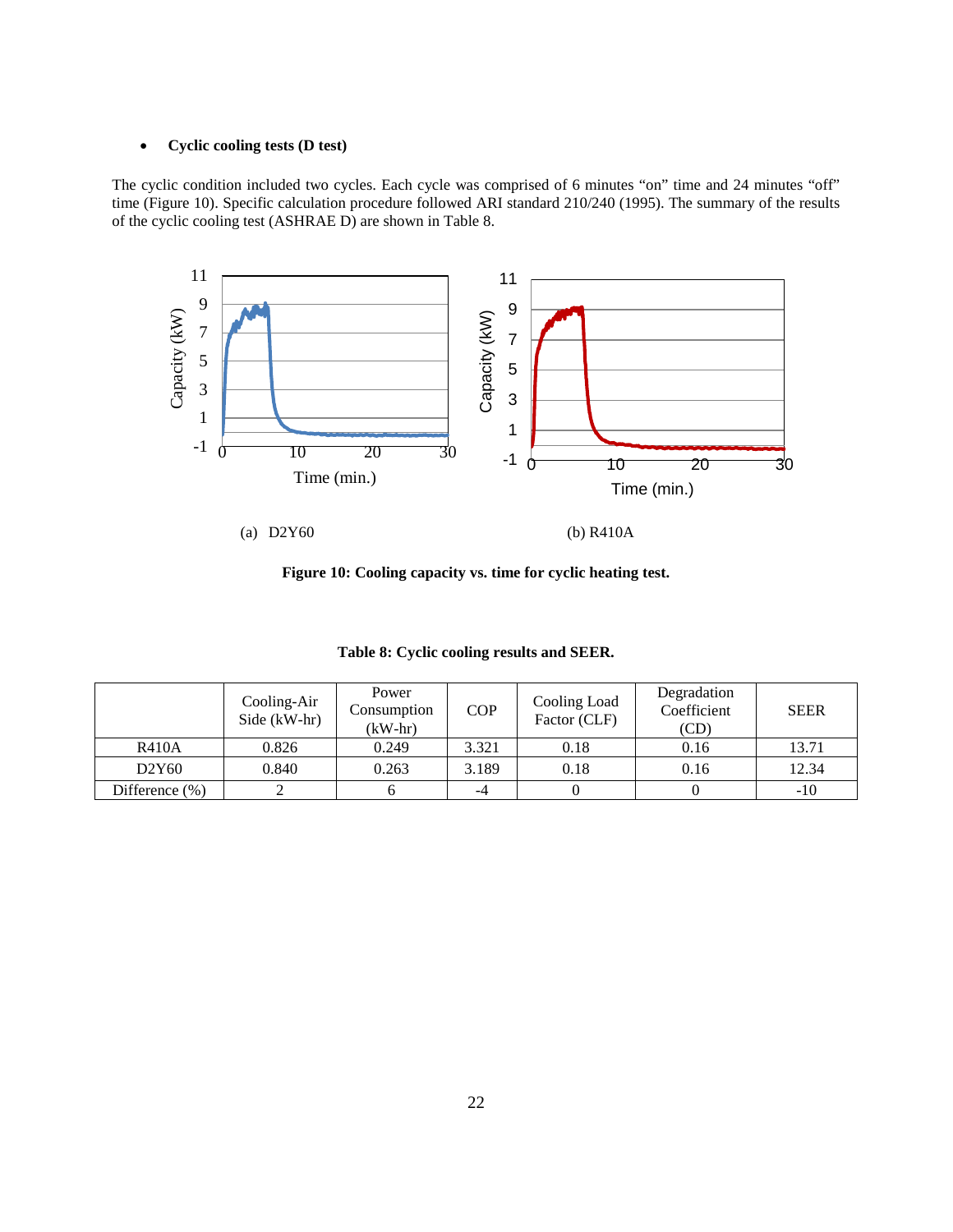# **6 Detailed Heating Test Results for R410A vs. D2Y60**

| <b>Testing Participant: UMD-CEEE</b>         | <b>Participant's Not</b> |
|----------------------------------------------|--------------------------|
| <b>Basic Information</b>                     |                          |
| Alternative Refrigerant                      | D2Y60                    |
| Alternative Lubricant Type and ISO Viscosity | <b>POE</b>               |
| Baseline Refrigerant and Lubricant           | <b>R410A</b>             |
| Make and Model of System                     | SSZ140361BA/ARUF374316   |
| Nominal Capacity and Type of System          | 36000 Btu/hr, Heat Pump  |

|                                               | Comparison Data                         | Base.                   | Alt.                       | SI Units        | Base.   | Alt.    | IP Units       | Ratio        |
|-----------------------------------------------|-----------------------------------------|-------------------------|----------------------------|-----------------|---------|---------|----------------|--------------|
|                                               | Mode (Heating/Cooling)                  | Heating                 |                            |                 |         |         |                |              |
|                                               | Compressor Type                         | Scroll                  | Scroll                     |                 |         |         |                |              |
|                                               | <b>Compressor Displacement</b>          | 0.096                   | 0.126                      | $m^2/$ min      | 3.40    | 4.44    | $ft^3/min$     | 1.31         |
|                                               | <b>Nominal Motor Size</b>               | 3.8                     | 3.8                        | hp              |         |         |                | 1            |
|                                               | Motor Speed                             | 3500                    | 3500                       | rpm             |         |         |                | 1            |
|                                               | <b>Expansion Device Type</b>            | <b>R410A</b><br>orifice | <b>R410A</b><br><b>TXV</b> |                 |         |         |                |              |
|                                               | Lubricant Charge                        | 0.71                    | 0.71                       | kg              | 1.57    | 1.57    | 1 <sub>b</sub> | $\mathbf{1}$ |
|                                               | Refrigerant Charge                      | 5.19                    | 5.12                       | kg              | 11.44   | 11.29   | 1b             | 0.99         |
|                                               | <b>Refrigerant Mass Flow Rate</b>       |                         | N/A                        | kg/min          | N/A     | N/A     | lb/min         |              |
| Composition, at compr. Inlet<br>if applicable |                                         |                         |                            | %wt             |         |         |                |              |
|                                               | Indoor, db                              | 21.5                    | 21.16                      | $\rm ^{\circ}C$ | 70.70   | 70.08   | $\mathbf{F}$   |              |
| Ambient                                       | Indoor, rh                              | 51.3                    | 46.64                      | $\%$            | 51.30   | 46.64   | $\%$           |              |
| Temps.                                        | Outdoor db                              | $-17.82$                | $-17.16$                   | $\rm ^{\circ}C$ | $-0.08$ | 1.10    | $\mathbf F$    |              |
|                                               | Outdoor, dew pt                         | $-18.85$                | $-19.87$                   | $\rm ^{\circ}C$ | $-1.93$ | $-3.77$ | $\mathbf{F}$   |              |
|                                               | <b>Total Capacity</b>                   | 4.71                    | 4.59                       | kW              | 16.07   | 15.67   | kBtu/hr        | 0.97         |
|                                               | Sensible Capacity                       | N/A                     | N/A                        | kW              | N/A     | N/A     | kBtu/hr        |              |
|                                               | <b>Total System Power Input</b>         |                         | 2.31                       | kW              | 2.30    | 2.31    | kW             | 1.00         |
|                                               | <b>Compressor Power Input</b>           | 1.93                    | 1.94                       | kW              | 1.93    | 1.94    | kW             | 1.00         |
|                                               | <b>Energy Efficiency Ratio</b><br>(EER) | 6.99                    | 6.79                       | Btu-hr/W        |         |         |                | 0.97         |
|                                               | Coeff. of Performance<br>(COP)          | 2.05                    | 1.99                       |                 |         |         |                | 0.97         |

### Other System Changes

3.5 TXV turns before closing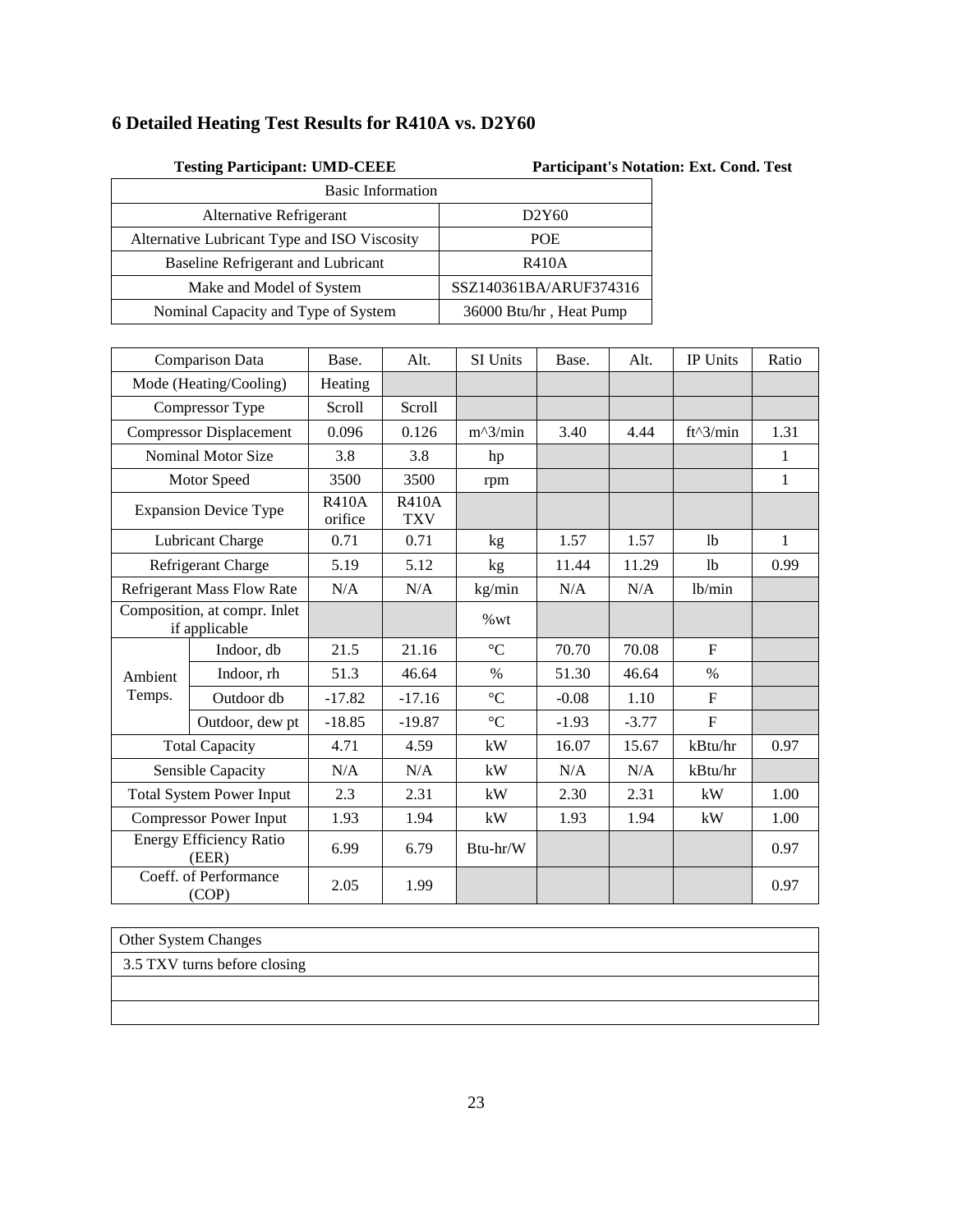| Air/Water Side Data       | Base. | Alt.  | <b>SI Units</b> | Base.   | Alt.     | <b>IP Units</b> | Ratio |
|---------------------------|-------|-------|-----------------|---------|----------|-----------------|-------|
| Evaporator                |       |       |                 |         |          |                 |       |
| Heat Exchange Fluid       | Air   | Air   |                 |         |          |                 |       |
| Flow Rate (gas)           | N/A   | N/A   | $m^2/$ min      | N/A     | N/A      | $ft^3/min$      |       |
| Flow Rate (liquid)        | N/A   | N/A   | L/min           | N/A     | N/A      | gal/min         |       |
| <b>Inlet Temperature</b>  | 21.5  | 21.16 | $\rm ^{\circ}C$ | 70.70   | 70.08    | $_{\rm F}$      |       |
| <b>Outlet Temperature</b> | 27.71 | 27.39 | $\rm ^{\circ}C$ | 81.88   | 81.30    | F               |       |
| Condenser                 |       |       |                 |         |          |                 |       |
| Heat Exchange Fluid       | Air   | Air   |                 |         |          |                 |       |
| Flow Rate (gas)           | 35.11 | 33.98 | $m^2/$ min      | 1239.78 | 1200.061 | $ft^3/min$      | 0.97  |
| Flow Rate (liquid)        | N/A   | N/A   | kg/min          | N/A     | N/A      | lb/min          |       |
| <b>Inlet Temperature</b>  | 21.5  | 21.16 | $\rm ^{\circ}C$ | 70.70   | 70.08    | $\mathbf F$     |       |
| <b>Outlet Temperature</b> | 27.71 | 27.39 | $\rm ^{\circ}C$ | 81.88   | 81.30    | $\mathbf F$     |       |

|  |  |  |  | Type of System: Air-Source Split HP |  |  |
|--|--|--|--|-------------------------------------|--|--|
|--|--|--|--|-------------------------------------|--|--|

**Alternate Refrigerant: D2Y60** 

| Refrigerant Side Data         | <b>Baseline</b> |           | Alternative     |          | <b>Baseline</b> |            | Alternative |            |
|-------------------------------|-----------------|-----------|-----------------|----------|-----------------|------------|-------------|------------|
| Temperatures & Pressures      | $T (^{\circ}C)$ | $P$ (kPa) | $T (^{\circ}C)$ | P(kPa)   | T(F)            | $P$ (psia) | T(F)        | $P$ (psia) |
| <b>Compressor Suction</b>     | $-20.65$        | 404.71    | $-14.39$        | 234.09   | $-5.17$         | 58.70      | 6.10        | 33.95      |
| <b>Compressor Discharge</b>   | 53.74           | 1848.76   | 100.89          | 1513.85  | 128.73          | 268.14     | 213.60      | 219.56     |
| Condenser Inlet               | 38.668          | 1825.25   | 58.9621         | 1512.327 | 101.60          | 264.73     | 138.13      | 219.34     |
| Condenser Outlet              | 28.35           | 1809.52   | 21.35           | 1500.62  | 83.03           | 262.45     | 70.44       | 217.65     |
| <b>Expansion Device Inlet</b> | 26.89           | 1828.2    | 18.67           | 1535.46  | 80.40           | 265.16     | 65.61       | 222.70     |
| Subcooling, at expan. device  | 1.84            | N/A       | 10.06           | N/A      | 3.31            | N/A        | 18.11       | N/A        |
| <b>Evaporator Inlet</b>       | N/A             | N/A       | N/A             | N/A      | N/A             | N/A        | N/A         | N/A        |
| <b>Evaporator Outlet</b>      | N/A             | N/A       | N/A             | N/A      | N/A             | N/A        | N/A         | N/A        |
| <b>Suction Superheat</b>      | $-1$            | N/A       | 9.81            | N/A      | $-1.8$          | N/A        | 17.66       | N/A        |

Data Source(s) for Refrigerant Properties Refrigerant supplier

| <b>Additional Notes</b> |
|-------------------------|
|-------------------------|

Air Side Capacity and COP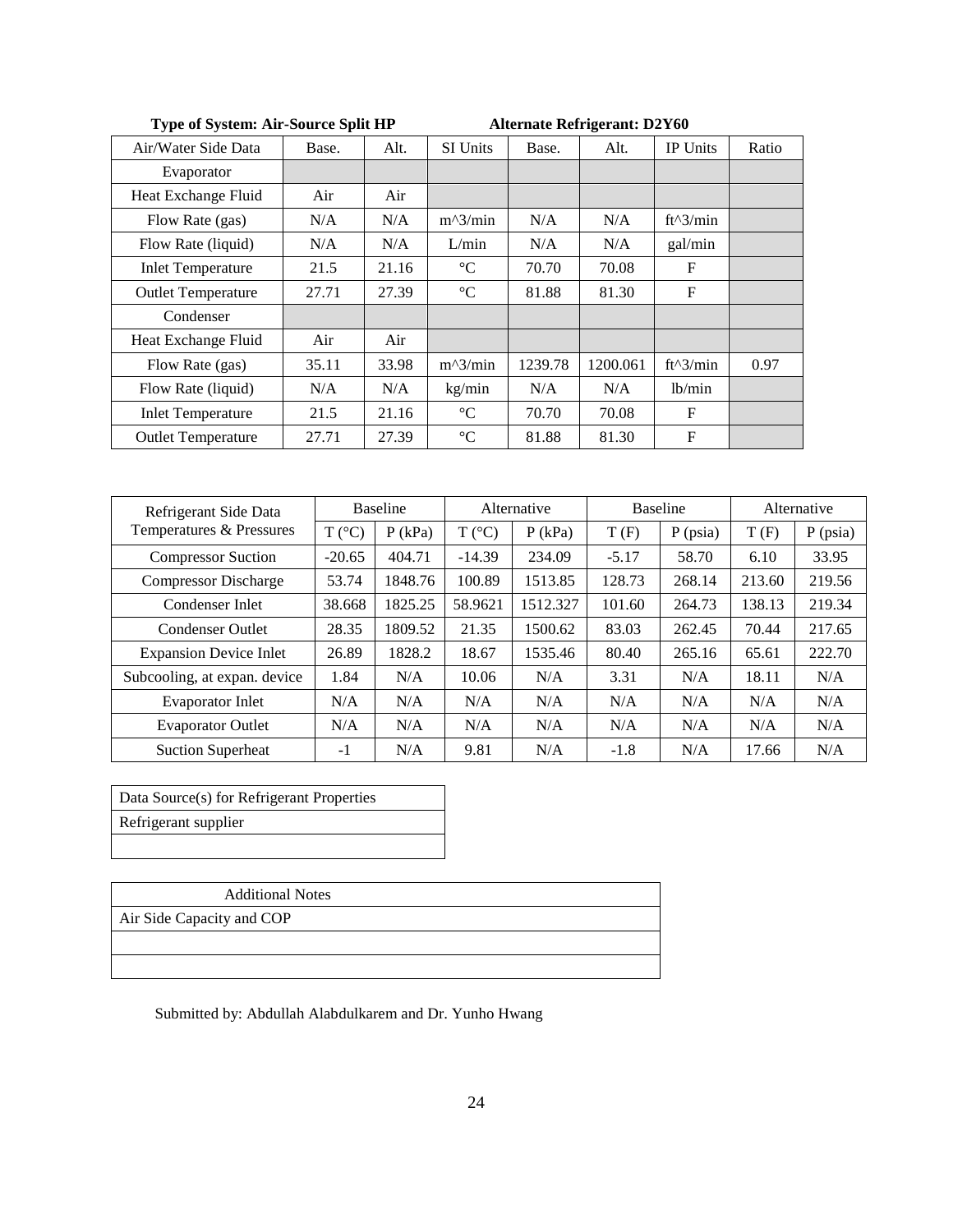**Testing Participant: UMD-CEEE Participant's Notation: High Temp. 1 Test**

| <b>Basic Information</b>                     |                                |
|----------------------------------------------|--------------------------------|
| Alternative Refrigerant                      | D <sub>2</sub> Y <sub>60</sub> |
| Alternative Lubricant Type and ISO Viscosity | <b>POE</b>                     |
| Baseline Refrigerant and Lubricant           | R410A                          |
| Make and Model of System                     | SSZ140361BA/ARUF374316         |
| Nominal Capacity and Type of System          | 36000 Btu/hr, Heat Pump        |

|                                               | Comparison Data                   | Base.                   | Alt.                       | SI Units        | Base. | Alt.  | IP Units       | Ratio        |
|-----------------------------------------------|-----------------------------------|-------------------------|----------------------------|-----------------|-------|-------|----------------|--------------|
|                                               | Mode (Heating/Cooling)            | Heating                 |                            |                 |       |       |                |              |
|                                               | Compressor Type                   | Scroll                  | Scroll                     |                 |       |       |                |              |
|                                               | <b>Compressor Displacement</b>    | 0.096                   | 0.126                      | $m^2/$ min      | 3.40  | 4.44  | $ft^3/min$     | 1.31         |
|                                               | <b>Nominal Motor Size</b>         | 3.8                     | 3.8                        | hp              |       |       |                | 1            |
|                                               | Motor Speed                       | 3500                    | 3500                       | rpm             |       |       |                | $\mathbf{1}$ |
|                                               | <b>Expansion Device Type</b>      | <b>R410A</b><br>orifice | <b>R410A</b><br><b>TXV</b> |                 |       |       |                |              |
|                                               | Lubricant Charge                  | 0.71                    | 0.71                       | kg              | 1.57  | 1.57  | 1 <sub>b</sub> | 1            |
|                                               | Refrigerant Charge                | 5.19                    | 5.12                       | kg              | 11.44 | 11.29 | 1b             | 0.99         |
|                                               | <b>Refrigerant Mass Flow Rate</b> | 3.3                     | 3.87                       | kg/min          | 7.28  | 8.53  | lb/min         | 1.17         |
| Composition, at compr. Inlet if<br>applicable |                                   |                         |                            | %wt             |       |       |                |              |
|                                               | Indoor, db                        | 21.23                   | 21.19                      | $\rm ^{\circ}C$ | 70.21 | 70.14 | $F_{\rm}$      |              |
| Ambient                                       | Indoor, rh                        | 58.8                    | 57.79                      | $\%$            | 58.80 | 57.79 | $\%$           |              |
| Temps.                                        | Outdoor db                        | 16.84                   | 16.64                      | $\rm ^{\circ}C$ | 62.31 | 61.95 | $\mathbf F$    |              |
|                                               | Outdoor, dew pt                   | 13.33                   | 13.25                      | $\rm ^{\circ}C$ | 55.99 | 55.85 | $\mathbf{F}$   |              |
|                                               | <b>Total Capacity</b>             | 12.25                   | 12.97                      | kW              | 41.80 | 44.26 | kBtu/hr        | 1.06         |
|                                               | Sensible Capacity                 | N/A                     | N/A                        | kW              | N/A   | N/A   | kBtu/hr        |              |
|                                               | <b>Total System Power Input</b>   | 2.64                    | 2.78                       | kW              | 2.64  | 2.78  | kW             | 1.05         |
|                                               | <b>Compressor Power Input</b>     | 2.27                    | 2.41                       | kW              | 2.27  | 2.41  | kW             | 1.06         |
|                                               | Energy Efficiency Ratio (EER)     | 15.82                   | 15.92                      | Btu-<br>hr/W    |       |       |                | 1.01         |
|                                               | Coeff. of Performance (COP)       | 4.64                    | 4.66                       |                 |       |       |                | 1.01         |

Other System Changes

3.5 TXV turns before closing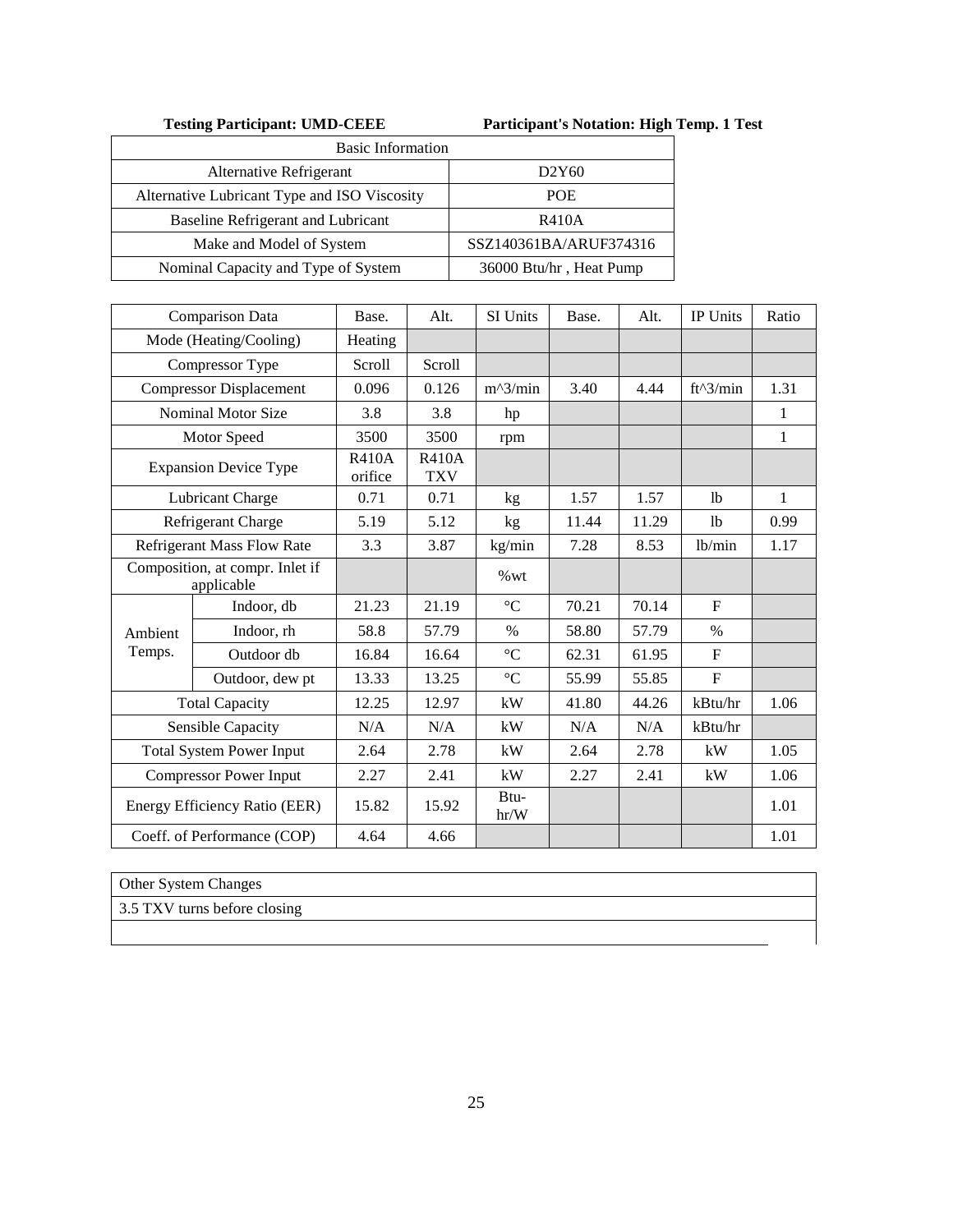| <b>Type of System: Air-Source Split HP</b> |                 |           |                 | <b>Alternate Refrigerant: D2Y60</b> |        |                 |            |                           |             |
|--------------------------------------------|-----------------|-----------|-----------------|-------------------------------------|--------|-----------------|------------|---------------------------|-------------|
| Air/Water Side Data                        | Base.           | Alt.      | SI Units        | Base.                               | Alt.   |                 |            | IP Units                  | Ratio       |
| Evaporator                                 |                 |           |                 |                                     |        |                 |            |                           |             |
| Heat Exchange Fluid                        | Air             | Air       |                 |                                     |        |                 |            |                           |             |
| Flow Rate (gas)                            | N/A             | N/A       | $m^2/$ min      | N/A                                 |        | N/A             |            | $ft^3/min$                |             |
| Flow Rate (liquid)                         | N/A             | N/A       | L/min           | N/A                                 |        | N/A             |            | gal/min                   |             |
| <b>Inlet Temperature</b>                   | 21.23           | 21.19     | $\rm ^{\circ}C$ | 70.21                               |        | 70.14           |            | $\boldsymbol{\mathrm{F}}$ |             |
| <b>Outlet Temperature</b>                  | 37.79           | 41.08     | $\rm ^{\circ}C$ | 100.02                              |        | 105.95          |            | $\mathbf{F}$              |             |
| Condenser                                  |                 |           |                 |                                     |        |                 |            |                           |             |
| Heat Exchange Fluid                        | Air             | Air       |                 |                                     |        |                 |            |                           |             |
| Flow Rate (gas)                            | 34.96           | 33.98     | $m^2/$ min      | 1234.6                              |        | 1199.98<br>5    |            | ft^3/min                  | 0.97        |
| Flow Rate (liquid)                         | N/A             | N/A       | kg/min          | N/A                                 |        | N/A             |            | lb/min                    |             |
| <b>Inlet Temperature</b>                   | 21.23           | 21.19     | $^{\circ}C$     | 70.21                               |        | 70.14           |            | $\mathbf{F}$              |             |
| <b>Outlet Temperature</b>                  | 37.79           | 41.08     | $\rm ^{\circ}C$ | 100.02                              |        | 105.95          |            | $\mathbf F$               |             |
|                                            |                 |           |                 |                                     |        |                 |            |                           |             |
| Refrigerant Side Data                      | <b>Baseline</b> |           | Alternative     |                                     |        | <b>Baseline</b> |            |                           | Alternative |
| Temperatures & Pressures                   | $T (^{\circ}C)$ | $P$ (kPa) | $T (^{\circ}C)$ | $P$ (kPa)                           | T(F)   |                 | $P$ (psia) | T(F)                      | $P$ (psia)  |
| <b>Compressor Suction</b>                  | 15.36           | 953.88    | 15.40           | 859.48                              | 59.65  |                 | 138.35     | 59.73                     | 124.66      |
| <b>Compressor Discharge</b>                | 71.99           | 2450.46   | 65.05           | 2123.99                             | 161.58 | 355.41          |            | 149.08                    | 308.06      |
| Condenser Inlet                            | 65.07           | 2432.44   | 58.75           | 2099.26                             | 149.13 |                 | 352.79     | 137.76                    | 304.47      |
| <b>Condenser Outlet</b>                    | 28.4            | 2399.23   | 32.95           | 2049.82                             | 83.12  |                 | 347.98     | 91.30                     | 297.30      |
| <b>Expansion Device Inlet</b>              | 27.6            | 2384.9    | 32.78           | 2030.14                             | 81.68  |                 | 345.90     | 91.00                     | 294.44      |
| Subcooling, at expan. device               | 11.7            | N/A       | 7.42            | N/A                                 | 21.06  |                 | N/A        | 13.36                     | N/A         |
| <b>Evaporator Inlet</b>                    | N/A             | N/A       | N/A             | N/A                                 | N/A    |                 | N/A        | N/A                       | N/A         |
| <b>Evaporator Outlet</b>                   | N/A             | N/A       | N/A             | N/A                                 | N/A    |                 | N/A        | N/A                       | N/A         |
| <b>Suction Superheat</b>                   | 9.64            | N/A       | 2.08            | N/A                                 | 17.35  | N/A             |            | 3.74                      | N/A         |

Data Source(s) for Refrigerant Properties Refrigerant supplier

Additional Notes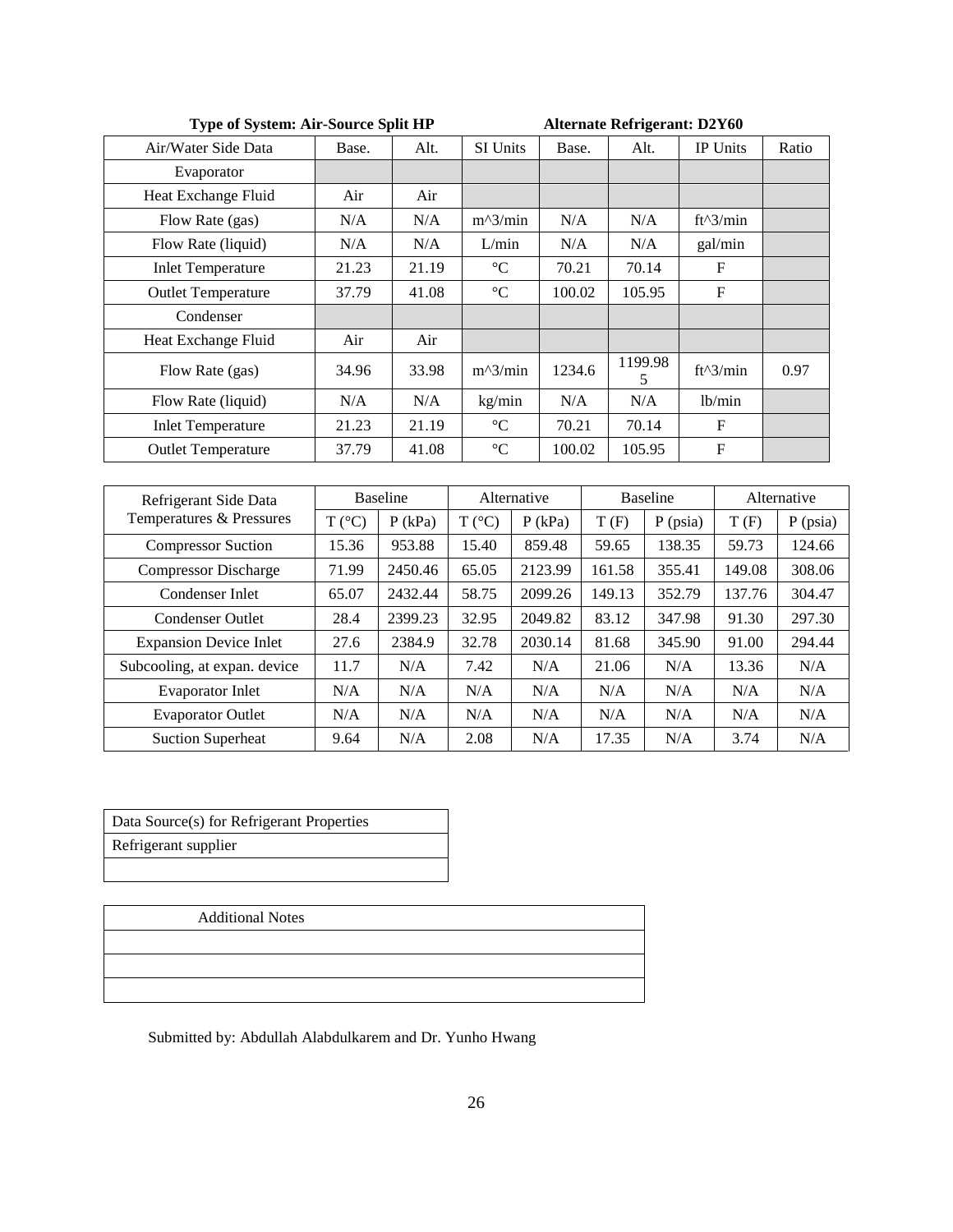## **Testing Participant: UMD-CEEE Participant's Notation: High Temp. 2 Test**

| <b>Basic Information</b>                     |                                |  |  |  |  |  |
|----------------------------------------------|--------------------------------|--|--|--|--|--|
| Alternative Refrigerant                      | D <sub>2</sub> Y <sub>60</sub> |  |  |  |  |  |
| Alternative Lubricant Type and ISO Viscosity | <b>POE</b>                     |  |  |  |  |  |
| Baseline Refrigerant and Lubricant           | R410A                          |  |  |  |  |  |
| Make and Model of System                     | SSZ140361BA/ARUF374316         |  |  |  |  |  |
| Nominal Capacity and Type of System          | 36000 Btu/hr, Heat Pump        |  |  |  |  |  |

|         | Comparison Data                               | Base.                   | Alt.                       | SI Units        | Base. | Alt.  | IP Units       | Ratio        |
|---------|-----------------------------------------------|-------------------------|----------------------------|-----------------|-------|-------|----------------|--------------|
|         | Mode (Heating/Cooling)                        | Heating                 |                            |                 |       |       |                |              |
|         | Compressor Type                               | Scroll                  | Scroll                     |                 |       |       |                |              |
|         | <b>Compressor Displacement</b>                | 0.096                   | 0.126                      | $m^2/$ min      | 3.40  | 4.44  | $ft^3/mi$<br>n | 1.31         |
|         | <b>Nominal Motor Size</b>                     | 3.8                     | 3.8                        | hp              |       |       |                | $\mathbf{1}$ |
|         | Motor Speed                                   | 3500                    | 3500                       | rpm             |       |       |                | $\mathbf{1}$ |
|         | <b>Expansion Device Type</b>                  | <b>R410A</b><br>orifice | <b>R410A</b><br><b>TXV</b> |                 |       |       |                |              |
|         | Lubricant Charge                              | 0.71                    | 0.71                       | kg              | 1.57  | 1.57  | 1 <sub>b</sub> | 1            |
|         | Refrigerant Charge                            | 5.19                    | 5.12                       | kg              | 11.44 | 11.29 | 1 <sub>b</sub> | 0.99         |
|         | Refrigerant Mass Flow Rate                    | 2.96                    | N/A                        | kg/min          | 6.53  | N/A   | lb/min         |              |
|         | Composition, at compr. Inlet if<br>applicable |                         |                            | %wt             |       |       |                |              |
|         | Indoor, db                                    | 21.24                   | 21.27                      | $\rm ^{\circ}C$ | 70.23 | 70.29 | $\mathbf{F}$   |              |
| Ambient | Indoor, rh                                    | 51.13                   | 54.88                      | $\%$            | 51.13 | 54.88 | $\%$           |              |
| Temps.  | Outdoor db                                    | 8.3                     | 8.14                       | $\rm ^{\circ}C$ | 46.94 | 46.65 | $\mathbf{F}$   |              |
|         | Outdoor, dew pt                               | 4.45                    | 4.11                       | $\rm ^{\circ}C$ | 40.01 | 39.40 | $\mathbf F$    |              |
|         | <b>Total Capacity</b>                         | 10.74                   | 11.40                      | kW              | 36.65 | 38.89 | kBtu/hr        | 1.06         |
|         | Sensible Capacity                             | N/A                     | N/A                        | kW              | N/A   | N/A   | kBtu/hr        |              |
|         | <b>Total System Power Input</b>               | 2.55                    | 2.68                       | kW              | 2.55  | 2.68  | kW             | 1.05         |
|         | <b>Compressor Power Input</b>                 | 2.17                    | 2.30                       | kW              | 2.17  | 2.30  | kW             | 1.06         |
|         | Energy Efficiency Ratio (EER)                 | 14.4                    | 14.53                      | $Btu-hr/W$      |       |       |                | 1.01         |
|         | Coeff. of Performance (COP)                   | 4.22                    | 4.26                       |                 |       |       |                | 1.01         |

Other System Changes

3.5 TXV turns before closing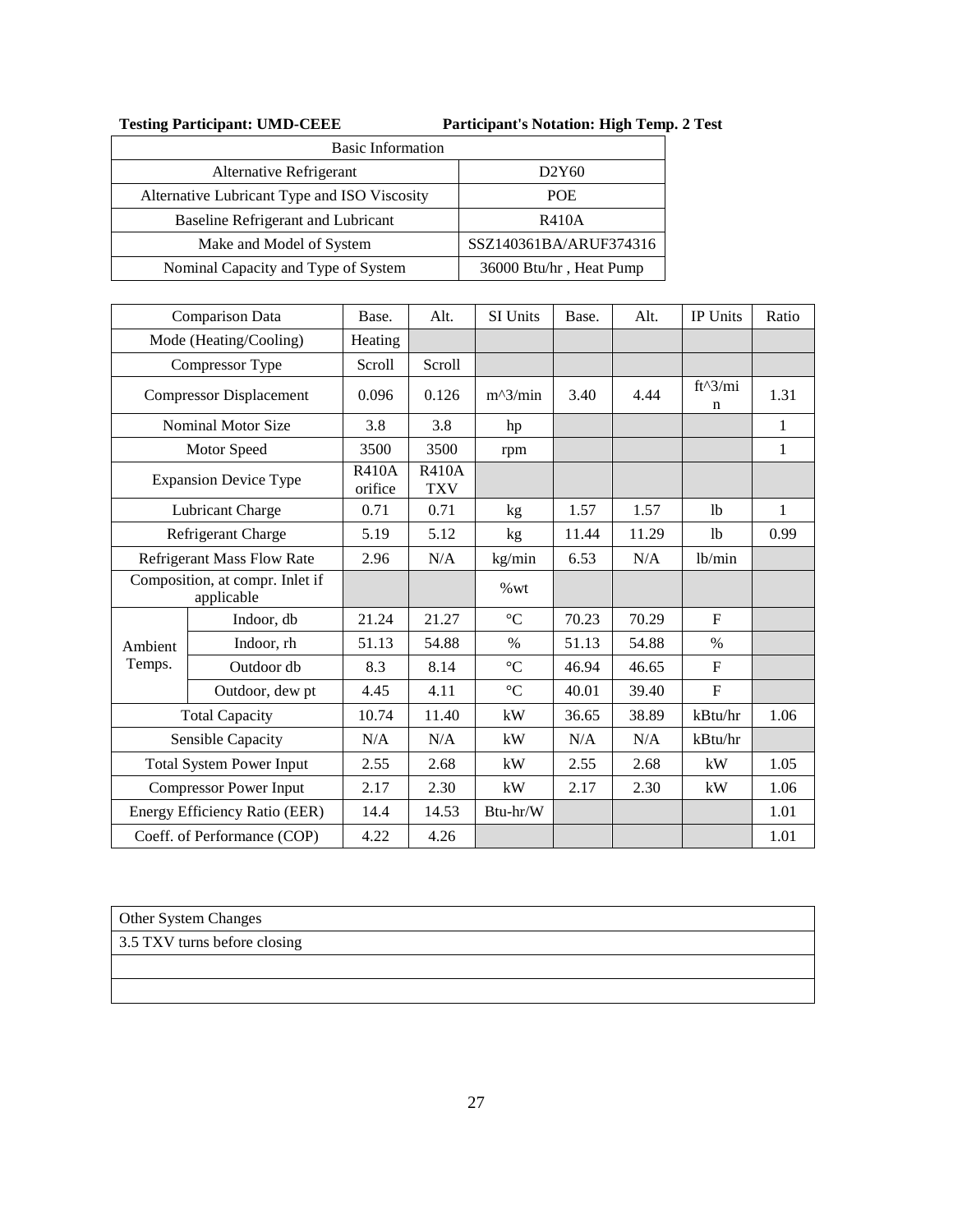# **Type of System: Air-Source Split HP Alternate Refrigerant: D2Y60**

| Air/Water Side Data       | Base. | Alt.  | SI Units        | Base.   | Alt.    | <b>IP</b> Units     | Ratio |
|---------------------------|-------|-------|-----------------|---------|---------|---------------------|-------|
| Evaporator                |       |       |                 |         |         |                     |       |
| Heat Exchange Fluid       | Air   | Air   |                 |         |         |                     |       |
| Flow Rate (gas)           | N/A   | N/A   | $m^2/$ min      | N/A     | N/A     | $ft^3/min$          |       |
| Flow Rate (liquid)        | N/A   | N/A   | L/min           | N/A     | N/A     | gal/min             |       |
| <b>Inlet Temperature</b>  | 21.24 | 21.27 | $\rm ^{\circ}C$ | 70.23   | 70.29   | F                   |       |
| <b>Outlet Temperature</b> | 35.54 | 37.58 | $\rm ^{\circ}C$ | 95.97   | 99.64   | F                   |       |
| Condenser                 |       |       |                 |         |         |                     |       |
| Heat Exchange Fluid       | Air   | Air   |                 |         |         |                     |       |
| Flow Rate (gas)           | 33.83 | 33.98 | $m^2/$ min      | 1194.58 | 1199.92 | $ft^3/min$          | 0.97  |
| Flow Rate (liquid)        | N/A   | N/A   | kg/min          | N/A     | N/A     | 1 <sub>b</sub> /min |       |
| <b>Inlet Temperature</b>  | 21.24 | 21.27 | $\rm ^{\circ}C$ | 70.23   | 70.29   | $\mathbf{F}$        |       |
| <b>Outlet Temperature</b> | 35.54 | 37.58 | $\rm ^{\circ}C$ | 95.97   | 99.64   | $\mathbf{F}$        |       |

| Refrigerant Side Data           |                 | <b>Baseline</b> |                 | Alternative |        | <b>Baseline</b> | Alternative |            |
|---------------------------------|-----------------|-----------------|-----------------|-------------|--------|-----------------|-------------|------------|
| Temperatures & Pressures        | $T (^{\circ}C)$ | $P$ (kPa)       | $T (^{\circ}C)$ | $P$ (kPa)   | T(F)   | $P$ (psia)      | T(F)        | $P$ (psia) |
| <b>Compressor Suction</b>       | 6.62            | 835.75          | 6.86            | 660.85      | 43.92  | 121.21          | 44.35       | 95.85      |
| <b>Compressor Discharge</b>     | 66.35           | 2304.52         | 66.12           | 1966.83     | 151.43 | 334.24          | 151.01      | 285.26     |
| Condenser Inlet                 | 58.701          | 2281.86         | 58.13           | 1945.59     | 137.66 | 330.95          | 136.64      | 282.18     |
| Condenser Outlet                | 28.89           | 2254.86         | 27.40           | 1914.58     | 84.00  | 327.04          | 81.31       | 277.68     |
| <b>Expansion Device Inlet</b>   | 27.81           | 2252.25         | 26.38           | 1916.87     | 82.06  | 326.66          | 79.49       | 278.02     |
| Subcooling, at expan.<br>device | 9.16            | N/A             | 11.39           | N/A         | 16.48  | N/A             | 20.50       | N/A        |
| <b>Evaporator Inlet</b>         | N/A             | N/A             | N/A             | N/A         | N/A    | N/A             | N/A         | N/A        |
| <b>Evaporator Outlet</b>        | N/A             | N/A             | N/A             | N/A         | N/A    | N/A             | N/A         | N/A        |
| <b>Suction Superheat</b>        | 5.16            | N/A             | 2.08            | N/A         | 9.29   | N/A             | 3.74        | N/A        |

Data Source(s) for Refrigerant Properties Refrigerant supplier

#### Additional Notes

| <b>Additional Notes</b> |  |  |
|-------------------------|--|--|
|                         |  |  |
|                         |  |  |
|                         |  |  |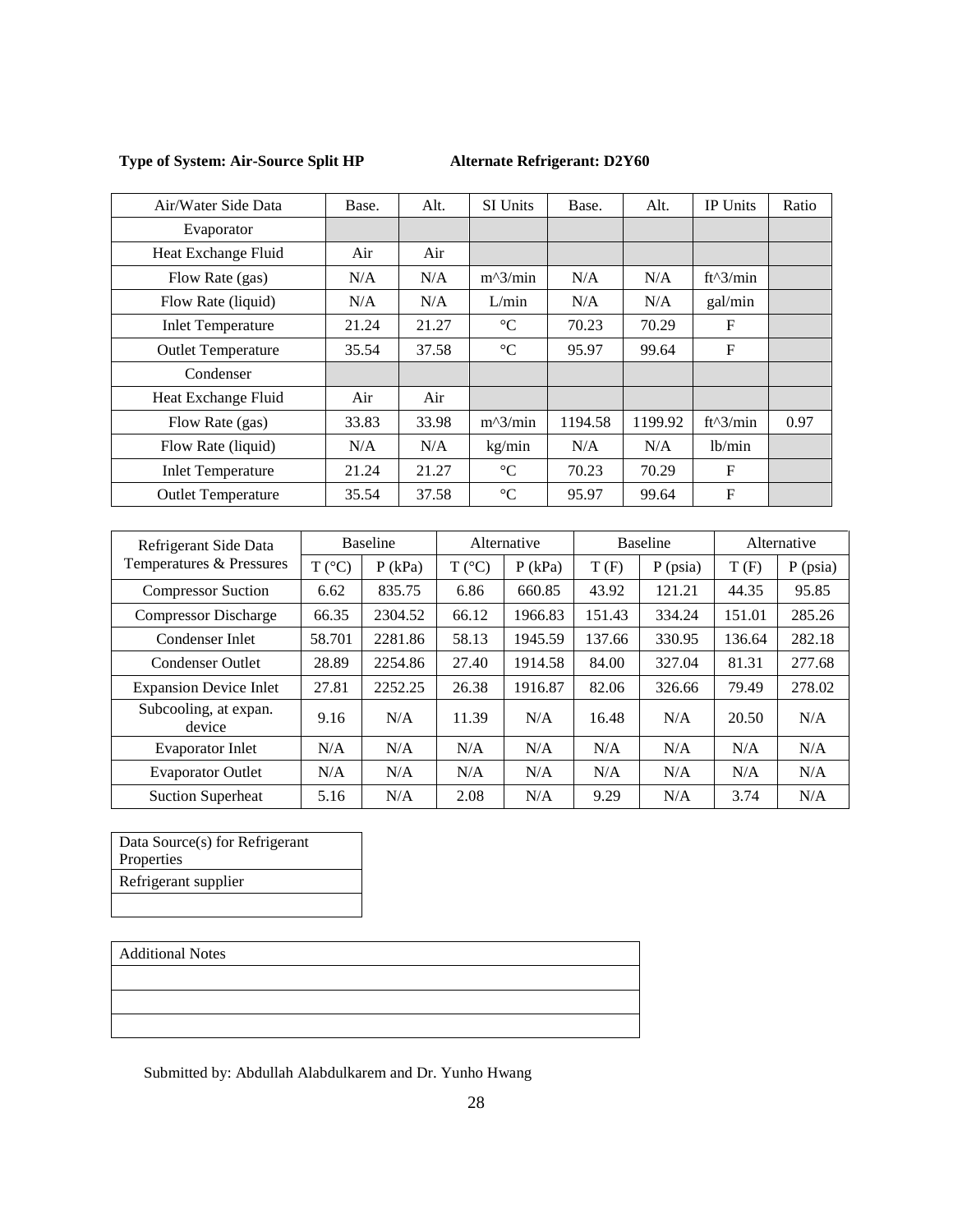**Testing Participant: UMD-CEEE Participant's Notation: Low Temp. Test**

| <b>Basic Information</b>                     |                         |
|----------------------------------------------|-------------------------|
| Alternative Refrigerant                      | D2Y60                   |
| Alternative Lubricant Type and ISO Viscosity | <b>POE</b>              |
| Baseline Refrigerant and Lubricant           | R410A                   |
| Make and Model of System                     | SSZ140361BA/ARUF374316  |
| Nominal Capacity and Type of System          | 36000 Btu/hr, Heat Pump |

|         | Comparison Data                               | Base.                   | Alt.                       | SI Units        | Base. | Alt.  | <b>IP</b> Units | Ratio |
|---------|-----------------------------------------------|-------------------------|----------------------------|-----------------|-------|-------|-----------------|-------|
|         | Mode (Heating/Cooling)                        | Heating                 |                            |                 |       |       |                 |       |
|         | Compressor Type                               | Scroll                  | Scroll                     |                 |       |       |                 |       |
|         | <b>Compressor Displacement</b>                | 0.096                   | 0.126                      | $m^2/$ min      | 3.40  | 4.44  | $ft^3/min$      | 1.31  |
|         | <b>Nominal Motor Size</b>                     | 3.8                     | 3.8                        | hp              |       |       |                 | 1     |
|         | Motor Speed                                   | 3500                    | 3500                       | rpm             |       |       |                 | 1     |
|         | <b>Expansion Device Type</b>                  | <b>R410A</b><br>orifice | <b>R410A</b><br><b>TXV</b> |                 |       |       |                 |       |
|         | Lubricant Charge                              | 0.71                    | 0.71                       | kg              | 1.57  | 1.57  | 1 <sub>b</sub>  | 1     |
|         | Refrigerant Charge                            | 5.19                    | 5.12                       | kg              | 11.44 | 11.29 | 1 <sub>b</sub>  | 0.99  |
|         | <b>Refrigerant Mass Flow Rate</b>             | N/A                     | N/A                        | kg/min          | N/A   | N/A   | lb/min          |       |
|         | Composition, at compr. Inlet if<br>applicable |                         |                            | %wt             |       |       |                 |       |
|         | Indoor, db                                    | 21.27                   | 21.30                      | $\rm ^{\circ}C$ | 70.29 | 70.34 | F               |       |
| Ambient | Indoor, rh                                    | 49.61                   | 48.42                      | $\%$            | 49.61 | 48.42 | $\%$            |       |
| Temps.  | Outdoor, db                                   | $-8.79$                 | $-8.53$                    | $\rm ^{\circ}C$ | 16.18 | 16.65 | $\mathbf{F}$    |       |
|         | Outdoor, dew pt                               | $-11.07$                | $-11.82$                   | $^{\circ}C$     | 12.07 | 10.73 | $\mathbf F$     |       |
|         | <b>Total Capacity</b>                         | 6                       | 6.50                       | kW              | 20.47 | 22.18 | kBtu/hr         | 1.08  |
|         | Sensible Capacity                             | N/A                     | N/A                        | kW              | N/A   | N/A   | kBtu/hr         |       |
|         | <b>Total System Power Input</b>               | 2.34                    | 2.47                       | kW              | 2.34  | 2.47  | kW              | 1.05  |
|         | <b>Compressor Power Input</b>                 | 1.97                    | 2.10                       | kW              | 1.97  | 2.10  | kW              | 1.06  |
|         | Energy Efficiency Ratio (EER)                 | 8.76                    | 8.99                       | Btu-hr/W        |       |       |                 | 1.03  |
|         | Coeff. of Performance (COP)                   | 2.57                    | 2.63                       |                 |       |       |                 | 1.02  |

Other System Changes

3.5 TXV turns before closing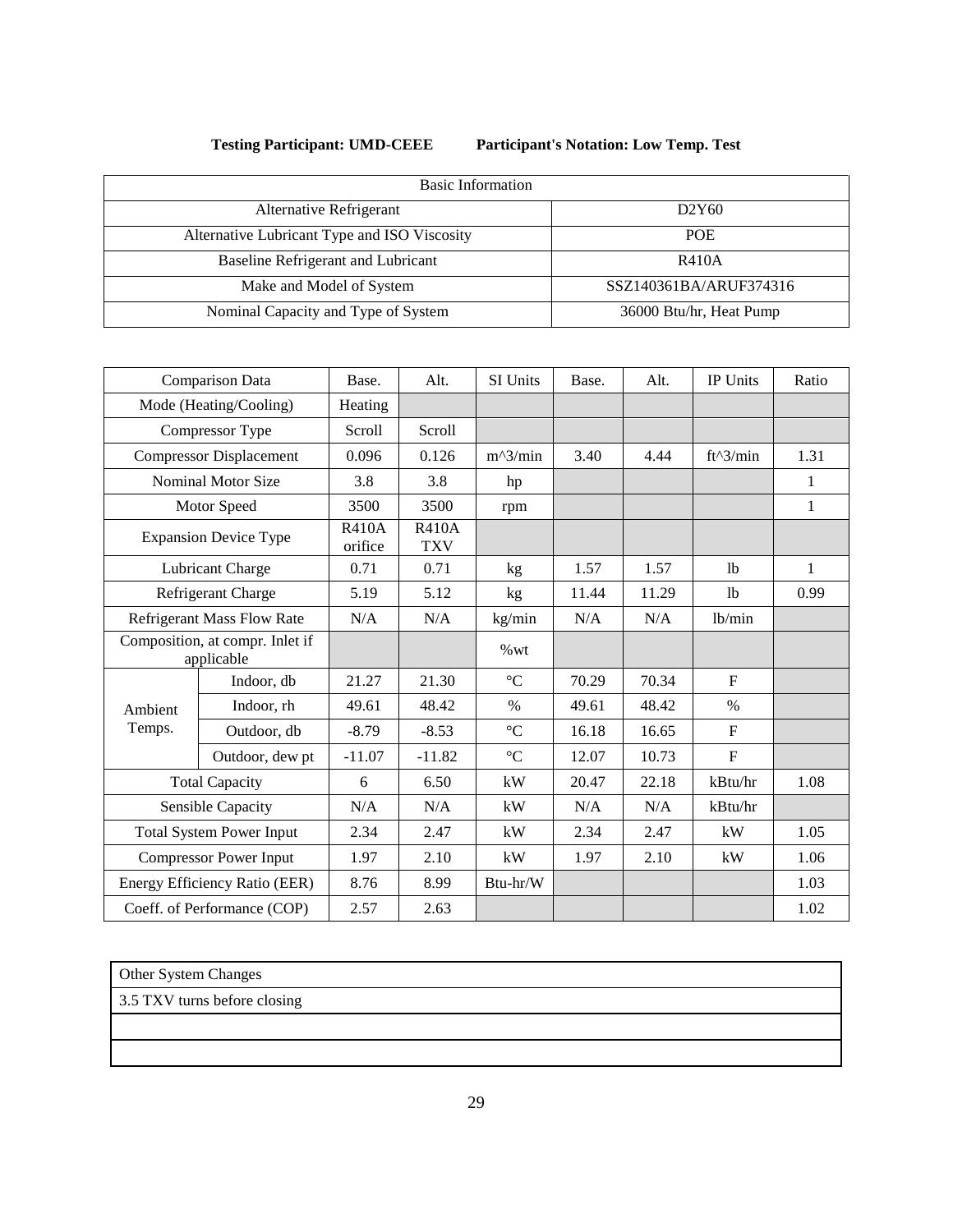### **Type of System: Air-Source Split HP Alternate Refrigerant: D2Y60**

| Air/Water Side Data       | Base. | Alt.  | <b>SI Units</b>   | Base.   | Alt.     | <b>IP Units</b>  | Ratio |
|---------------------------|-------|-------|-------------------|---------|----------|------------------|-------|
| Evaporator                |       |       |                   |         |          |                  |       |
| Heat Exchange Fluid       | Air   | Air   |                   |         |          |                  |       |
| Flow Rate (gas)           | N/A   | N/A   | $m^2/$ min        | N/A     | N/A      | $ft^3/min$       |       |
| Flow Rate (liquid)        | N/A   | N/A   | L/min             | N/A     | N/A      | gal/min          |       |
| <b>Inlet Temperature</b>  | 21.27 | 21.30 | $\rm ^{\circ}C$   | 70.29   | 70.34    | $\boldsymbol{F}$ |       |
| <b>Outlet Temperature</b> | 29.55 | 30.35 | $\rm ^{\circ}C$   | 85.19   | 86.64    | $\boldsymbol{F}$ |       |
| Condenser                 |       |       |                   |         |          |                  |       |
| Heat Exchange Fluid       | Air   | Air   |                   |         |          |                  |       |
| Flow Rate (gas)           | 34.15 | 33.98 | $m^2/$ min        | 1205.85 | 1199.981 | $ft^3/min$       | 1     |
| Flow Rate (liquid)        | N/A   | N/A   | kg/min            | N/A     | N/A      | lb/min           |       |
| <b>Inlet Temperature</b>  | 21.27 | 21.30 | $\rm ^{\circ}C$   | 70.29   | 70.34    | $\boldsymbol{F}$ |       |
| <b>Outlet Temperature</b> | 29.55 | 30.35 | $^{\circ}{\rm C}$ | 85.19   | 86.64    | $\mathbf{F}$     |       |

| Refrigerant Side Data<br>Temperatures & Pressures | <b>Baseline</b> |           | Alternative     |           | Baseline |            | Alternative |            |
|---------------------------------------------------|-----------------|-----------|-----------------|-----------|----------|------------|-------------|------------|
|                                                   | $T (^{\circ}C)$ | $P$ (kPa) | $T (^{\circ}C)$ | $P$ (kPa) | T(F)     | $P$ (psia) | T(F)        | $P$ (psia) |
| <b>Compressor Suction</b>                         | $-13.29$        | 521.69    | $-10.10$        | 353.71    | 8.08     | 75.66      | 13.81       | 51.30      |
| <b>Compressor Discharge</b>                       | 52.45           | 1943.28   | 76.42           | 1650.99   | 126.41   | 281.85     | 169.55      | 239.45     |
| Condenser Inlet                                   | 41.569          | 1912.82   | 54.85           | 1633.83   | 106.82   | 277.43     | 130.73      | 236.97     |
| <b>Condenser Outlet</b>                           | 30.08           | 1894.01   | 22.62           | 1621.67   | 86.14    | 274.7      | 72.71       | 235.20     |
| <b>Expansion Device Inlet</b>                     | 28.96           | 1910.26   | 21.09           | 1647.65   | 84.13    | 277.06     | 69.96       | 238.97     |
| Subcooling, at expan. device                      | 1.46            | N/A       | 10.46           | N/A       | 2.63     | N/A        | 18.82       | N/A        |
| <b>Evaporator Inlet</b>                           | N/A             | N/A       | N/A             | N/A       | N/A      | N/A        | N/A         | N/A        |
| <b>Evaporator Outlet</b>                          | N/A             | N/A       | N/A             | N/A       | N/A      | N/A        | N/A         | N/A        |
| <b>Suction Superheat</b>                          | $-0.62$         | N/A       | 3.41            | N/A       | $-1.16$  | N/A        | 6.13        | N/A        |

Data Source(s) for Refrigerant Properties

Refrigerant supplier

Additional Notes

Air Side Capacity and COP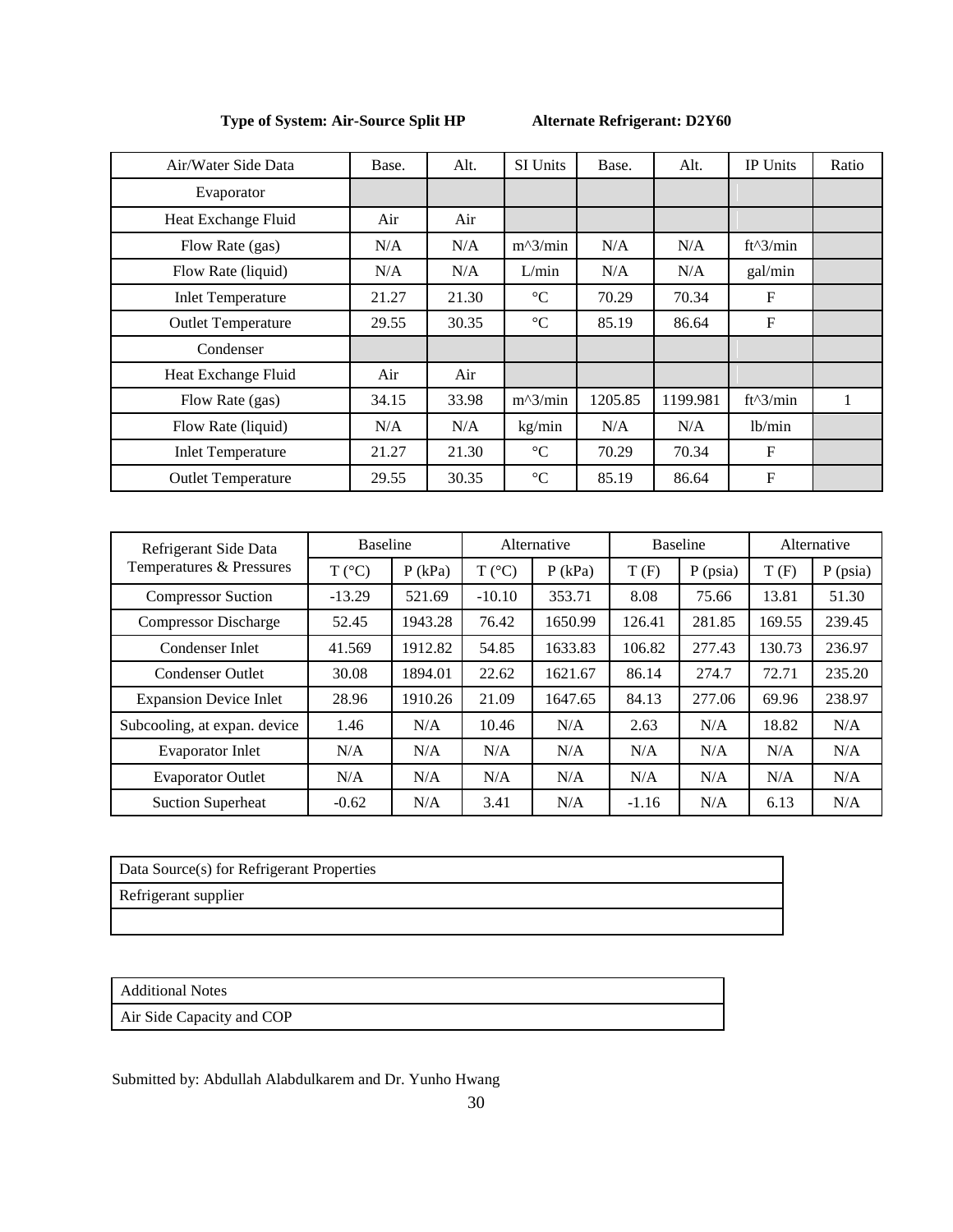### • **Cyclic heating tests**

The cyclic condition included two cycles. Each cycle was comprised of 6 minutes "on" time and 24 minutes "off" time (Figure 11). Specific calculation procedure followed ARI standard 210/240 (1995). The summary of the results of the cyclic heating test are shown in Table 9.



**Figure 11: Heating capacity vs. time for cyclic heating test.**

|                    | Heating-<br>Air Side<br>$(kW-hr)$ | Power<br>Consumption<br>$(kW-hr)$ | <b>COP</b> | <b>Heating Load</b><br>Factor (HLF) | Degradation<br>Coefficient<br>(CD) | <b>HSPF</b> |
|--------------------|-----------------------------------|-----------------------------------|------------|-------------------------------------|------------------------------------|-------------|
| <b>R410A</b>       | 0.53                              | 0.24                              | 2.2        | 0.11                                | 0.49                               | 7.57        |
| D2Y60              | 1.08                              | 0.28                              | 3.9        | 0.19                                | 0.10                               | 8.88        |
| Difference $(\% )$ | 104                               | 17                                | 77         | 73                                  | $-80$                              | 17          |

**Table 9: Cyclic heating results and HSPF.**